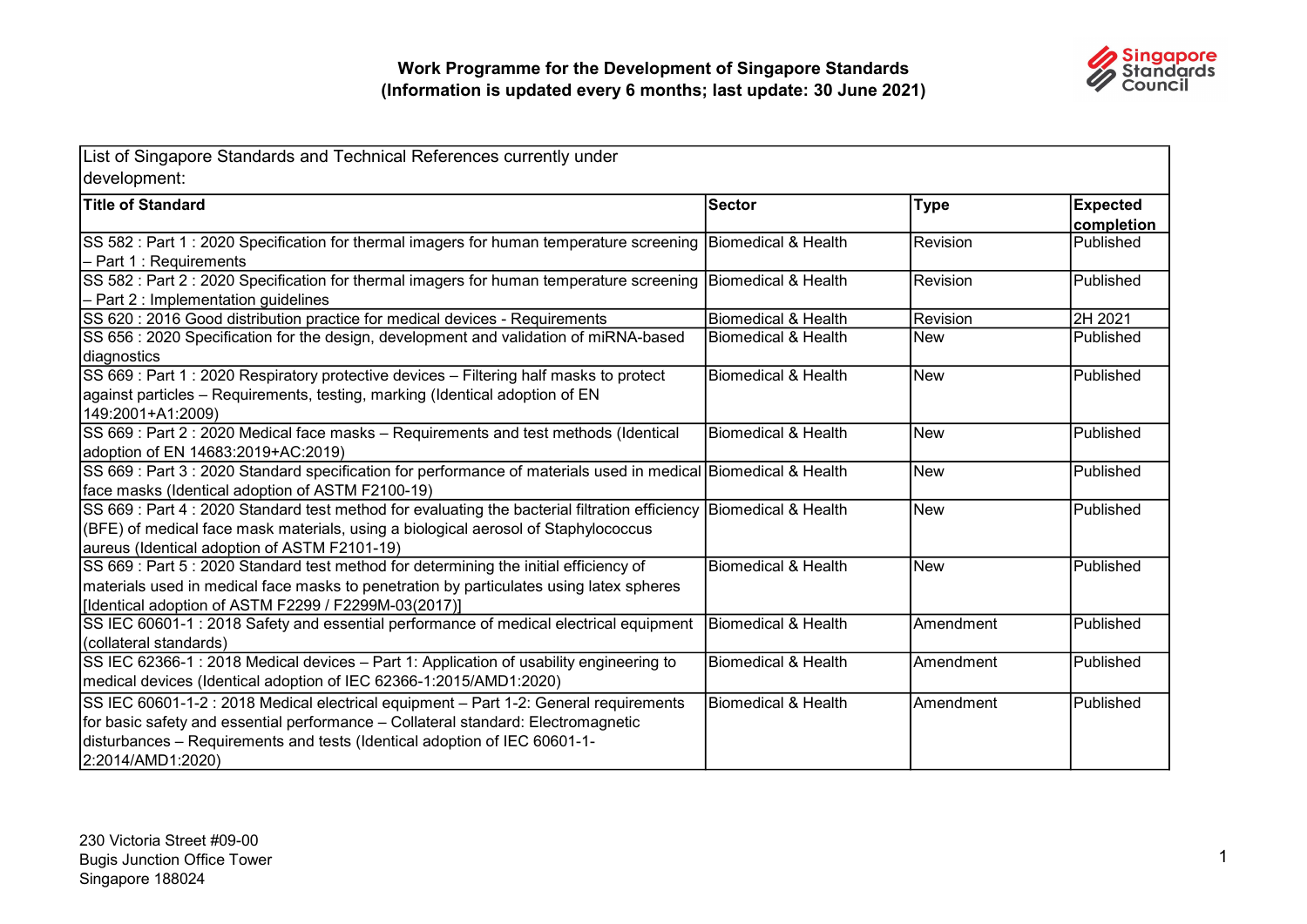

| <b>Title of Standard</b>                                                                                                                                                                                                                                                                                                                                                                     | Sector                         | <b>Type</b> | <b>Expected</b>         |
|----------------------------------------------------------------------------------------------------------------------------------------------------------------------------------------------------------------------------------------------------------------------------------------------------------------------------------------------------------------------------------------------|--------------------------------|-------------|-------------------------|
| SS IEC 60601-1-6 : 2018 Medical electrical equipment - Part 1-6: General requirements<br>for basic safety and essential performance - Collateral standard: Usability (Identical<br>adoption of IEC 60601-1-6:2010/AMD2:2020)                                                                                                                                                                 | Biomedical & Health            | Amendment   | completion<br>Published |
| SS IEC 60601-1-8 : 2018 Medical electrical equipment - Part 1-8: General requirements<br>for basic safety and essential performance - Collateral standard: General requirements,<br>tests and guidance for alarm systems in medical electrical equipment and medical<br>electrical systems (Identical adoption of IEC 60601-1-8:2006/AMD2:2020)                                              | Biomedical & Health            | Amendment   | Published               |
| SS IEC 60601-1-9 : 2018 Medical electrical equipment - Part 1-9: General requirements<br>for basic safety and essential performance – Collateral standard: Requirements for<br>environmentally conscious design (Identical adoption of IEC 60601-1-9:2007/AMD2:2020)                                                                                                                         | <b>Biomedical &amp; Health</b> | Amendment   | Published               |
| SS IEC 60601-1-10 : 2018 Medical electrical equipment - Part 1-10: General requirements Biomedical & Health<br>for basic safety and essential performance - Collateral standard: Requirements for the<br>development of physiologic closed-loop controllers (Identical adoption of IEC 60601-1-<br>10:2007/AMD2:2020)                                                                        |                                | Amendment   | Published               |
| Amendment No. 1 to SS IEC 60601-1-11 : 2018 Medical electrical equipment - Part 1-11:<br>General requirements for basic safety and essential performance - Collateral standard:<br>Requirements for medical electrical equipment and medical electrical systems used in the<br>home healthcare environment (Identical adoption of IEC 60601-1-11:2015/AMD1:2020)                             | Biomedical & Health            | Amendment   | Published               |
| SS IEC 60601-1-12 : 2018 Medical electrical equipment – Part 1-12: General requirements Biomedical & Health<br>for basic safety and essential performance - Collateral standard: Requirements for<br>medical electrical equipment and medical electrical systems intended for use in the<br>emergency medical services environment (Identical adoption of IEC 60601-1-<br>12:2014/AMD1:2020) |                                | Amendment   | Published               |
| SS ISO 10993-12 : 2021 Biological evaluation of medical devices - Part 12: Sample<br>preparation and reference materials                                                                                                                                                                                                                                                                     | <b>Biomedical &amp; Health</b> | Revision    | Published               |
| SS ISO 11138-7 : 2020 Sterilisation of health care products — Biological indicators — Part   Biomedical & Health<br>7: Guidance for the selection, use and interpretation of results                                                                                                                                                                                                         |                                | New         | Published               |
| SS ISO 11737-1 : 2018 Sterilisation of medical devices - Microbiological methods - Part<br>1: Determination of a population of microorganisms on products                                                                                                                                                                                                                                    | Biomedical & Health            | Amendment   | 2H 2021                 |
| SS ISO 14155 : 2020 Clinical investigation of medical devices for human subjects - Good<br>clinical practice (Identical adoption of ISO 14155:2020)                                                                                                                                                                                                                                          | Biomedical & Health            | Review      | Published               |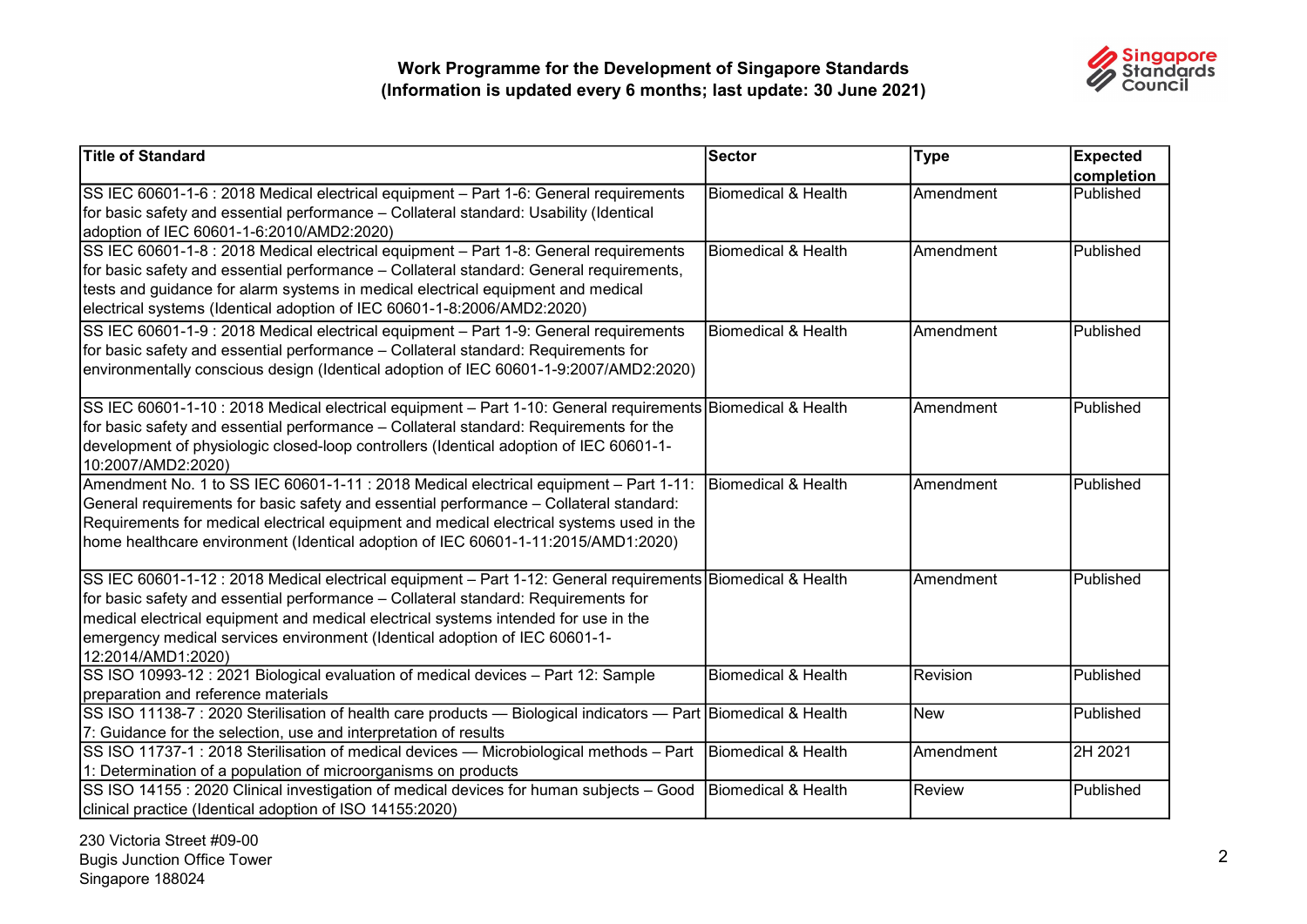

| <b>Title of Standard</b>                                                                                       | <b>Sector</b>                      | <b>Type</b>   | <b>Expected</b> |
|----------------------------------------------------------------------------------------------------------------|------------------------------------|---------------|-----------------|
|                                                                                                                |                                    |               | completion      |
| SS ISO 14161:2018 Sterilisation of health care products – Biological indicators – Guidance Biomedical & Health |                                    | Withdrawal    | Completed       |
| for the selection, use and interpretation of results                                                           |                                    |               |                 |
| SS ISO 14971 : 2020 Medical devices - Application of risk management to medical                                | <b>Biomedical &amp; Health</b>     | Revision      | Published       |
| devices                                                                                                        |                                    |               |                 |
| SS ISO 15223-1 : 2018 Medical devices - Symbols to be used with medical device labels,                         | Biomedical & Health                | Review        | 2H 2021         |
| labelling and information to be supplied - Part 1: General requirements                                        |                                    |               |                 |
| SS ISO 17665-1 : 2018 Sterilisation of health care products - Moist heat - Part 1:                             | Biomedical & Health                | Review        | 2023            |
| Requirements for the development, validation and routine control of a sterilisation process                    |                                    |               |                 |
| for medical devices                                                                                            |                                    |               |                 |
| SS ISO 21322 : 2020 Cosmetics - Microbiology - Testing of impregnated or coated wipes                          | Biomedical & Health                | New           | Published       |
| and masks                                                                                                      |                                    |               |                 |
| TR ISO/TS 17665-2 : 2018 Sterilisation of health care products - Moist heat - Part 2:                          | Biomedical & Health                | Review        | 2023            |
| Guidance on the application of ISO 17665-1                                                                     |                                    |               |                 |
| TR ISO/TR 24971 : 2020 Medical devices - Guidance on the application of SS ISO 14971                           | Biomedical & Health                | New           | Published       |
|                                                                                                                |                                    |               |                 |
| Biorisk management for laboratories and other related organisations (Identical adoption of                     | Biomedical & Health                | New Work Item | 2H 2021         |
| ISO 35001: 2019)                                                                                               |                                    |               |                 |
| Medical electrical equipment - Part 2-56: Particular requirements for basic safety and                         | Biomedical & Health                | New Work Item | 1H 2022         |
| essential performance of clinical thermometers for body temperature measurement                                |                                    |               |                 |
| (Adoption of ISO 80601-2-56:2017)                                                                              |                                    |               |                 |
| Specification for biosafety Level 3 laboratories                                                               | Biomedical & Health                | New Work Item | 2H 2022         |
| Comprehensive grading standard for artemisiae argyi                                                            | Biomedical & Health                | New Work Item | 1H 2023         |
| Rapid, non-destructive, on site near infrared spectroscopy (NIRS) based authentication                         | Biomedical & Health                | New Work Item | 1H 2023         |
| method for edible bird's nest                                                                                  |                                    |               |                 |
| SS 2 : Part 2 : 1999 Specification for steel for the reinforcement of concrete                                 | <b>Building &amp; Construction</b> | Mature        | Completed       |
| - Part 2: Ribbed bars (steel grade 500)                                                                        |                                    |               |                 |
| SS 2 : Part 3 : 1987 Specification for steel for the reinforcement of concrete                                 | <b>Building &amp; Construction</b> | Mature        | Completed       |
| - Part 3: Plain and ribbed bar (steel grades 250 and 460)                                                      |                                    |               |                 |
| SS 18 : Part 1 : 1999 Specification for cold-reduced steel wire for the reinforcement of                       | <b>Building &amp; Construction</b> | Mature        | Completed       |
| concrete and the manufacture of welded fabric - Part 1: Steel grade 500                                        |                                    |               |                 |
| SS 18 : Part 2 : 1970 Specification for cold-reduced steel wire for the reinforcement of                       | <b>Building &amp; Construction</b> | Mature        | Completed       |
| concrete and the manufacture of welded fabric - Part 2: Steel grade 485                                        |                                    |               |                 |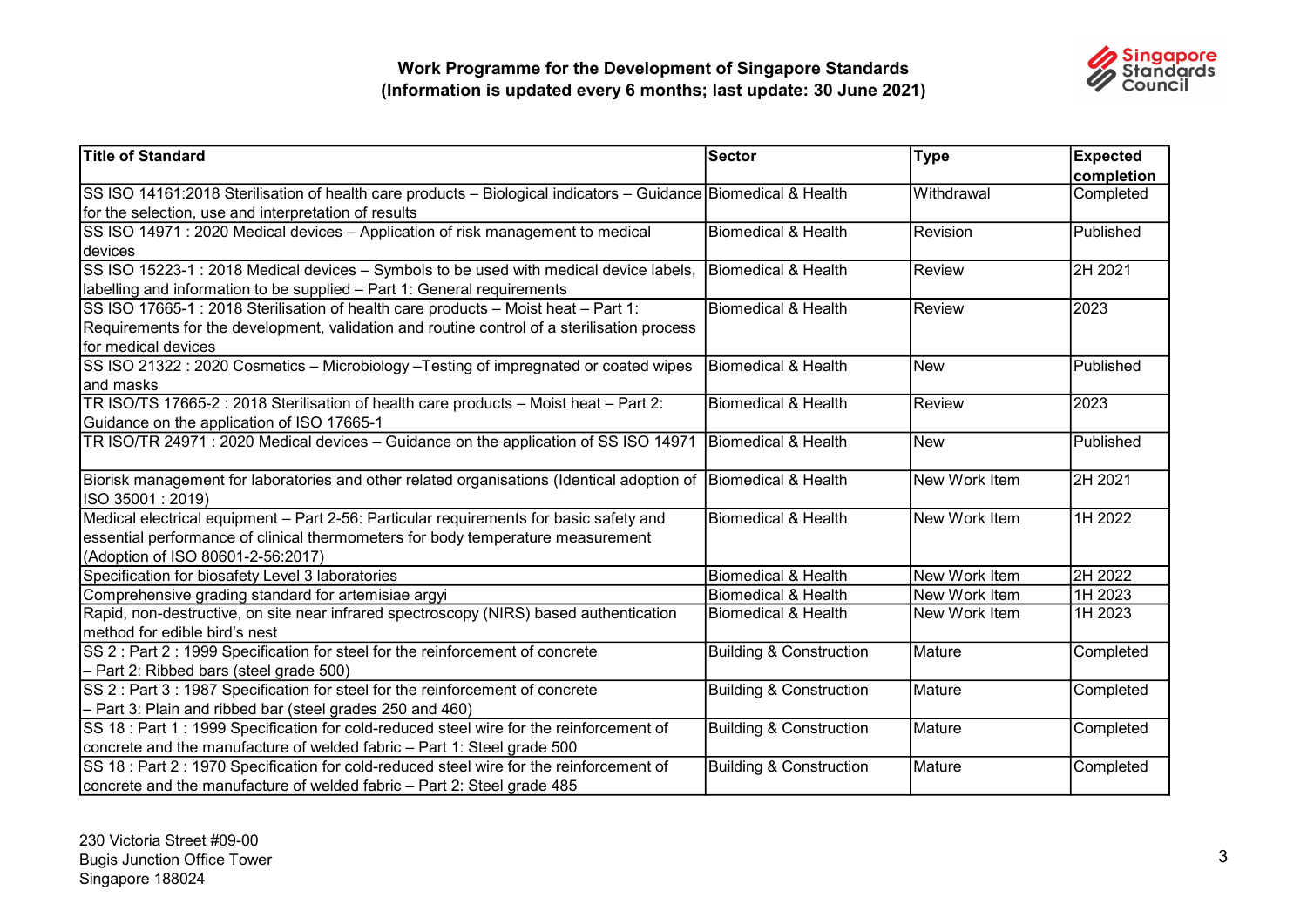

| <b>Title of Standard</b>                                                                                              | Sector                             | <b>Type</b> | <b>Expected</b> |
|-----------------------------------------------------------------------------------------------------------------------|------------------------------------|-------------|-----------------|
|                                                                                                                       |                                    |             | completion      |
| SS 32 : Part 1 : 1999 Specification for welded steel fabric for the reinforcement of concrete Building & Construction |                                    | Mature      | Completed       |
| - Part 1: Steel grades 300 and 500                                                                                    |                                    |             |                 |
| SS 32 : Part 2 : 1986 Specification for welded steel fabric for the reinforcement of concrete Building & Construction |                                    | Mature      | Completed       |
| - Part 2: Steel grade 485                                                                                             |                                    |             |                 |
| SS 30 : 1999 (2012) Manhole tops and surface-box tops                                                                 | <b>Building &amp; Construction</b> | Revision    | 2H 2021         |
| SS 71 : 1972(2011) Specification for nomenclature of commercial timbers                                               | <b>Building &amp; Construction</b> | Mature      | Completed       |
| SS 72: 2014 (2020) Specification for treatment of timber and plywood with                                             | <b>Building &amp; Construction</b> | Mature      | Completed       |
| copper/chrome/arsenic wood preservatives                                                                              |                                    |             |                 |
| SS 75 : Part 2 : 1978(2012) Specification for draw-off taps and stopvalves for water                                  | <b>Building &amp; Construction</b> | Mature      | Completed       |
| services (screw-down pattern)                                                                                         |                                    |             |                 |
| SS 173 : 1977(2011) Glossary of terms relating to timber and woodwork                                                 | <b>Building &amp; Construction</b> | Mature      | Completed       |
| SS 183 : 1978 Concrete cylindrical pipes and fittings including manholes and street gullies                           | Building & Construction            | Revision    | 2H 2021         |
|                                                                                                                       |                                    |             |                 |
| SS 213 : 1998 Unplasticised PVC pipes and fittings for soil, waste and vent applications                              | Building & Construction            | Review      | 2H 2021         |
|                                                                                                                       |                                    |             |                 |
| SS 214 : 2009 Specification for precast concrete kerbs                                                                | <b>Building &amp; Construction</b> | Revision    | 1H 2022         |
| SS 215 : 1979(2011) Specification for adjustable galvanised steel louvre windows                                      | <b>Building &amp; Construction</b> | Mature      | Completed       |
| SS 272 : 2012 Specification for unplasticised PVC pipes and fittings below ground for                                 | <b>Building &amp; Construction</b> | Review      | 2H 2021         |
| drainlines and sewers                                                                                                 |                                    |             |                 |
| SS 333 : 2012 Specification for fire dampers                                                                          | <b>Building &amp; Construction</b> | Review      | 2H 2021         |
| SS 381 : 1996 (2007) Specification for materials and performance tests for aluminium                                  | <b>Building &amp; Construction</b> | Withdrawal  | Completed       |
| curtain walls                                                                                                         |                                    |             |                 |
| SS 499: 2002 (2015) Cleaning services industry - Cleaning performance for commercial                                  | Building & Construction            | Revision    | 2H 2022         |
| premises                                                                                                              |                                    |             |                 |
| SS 515 : 2005 Code of practice for supervision of structural works                                                    | <b>Building &amp; Construction</b> | Revision    | 2H 2021         |
| SS 517 : 2005 (2020) Code of practice for information exchange and documentation at                                   | <b>Building &amp; Construction</b> | Mature      | Completed       |
| handling / taking over of buildings upon completion                                                                   |                                    |             |                 |
| SS 527 : 2006 (2020) Code of practice for building project document control system                                    | <b>Building &amp; Construction</b> | Mature      | Completed       |
| SS 533: 2007 (2015) Cleaning performance for public housing estates                                                   | <b>Building &amp; Construction</b> | Revision    | 2H 2022         |
| SS 544 : Part 1 : 2019 Concrete - Complementary Singapore Standard to SS EN 206 -                                     | <b>Building &amp; Construction</b> | Amendment   | Under           |
| Part 1: Method of specifying and guidance for the specifier (Identical adoption of BS 8500-                           |                                    |             | publication     |
| 1:2015+A1:2016)                                                                                                       |                                    |             |                 |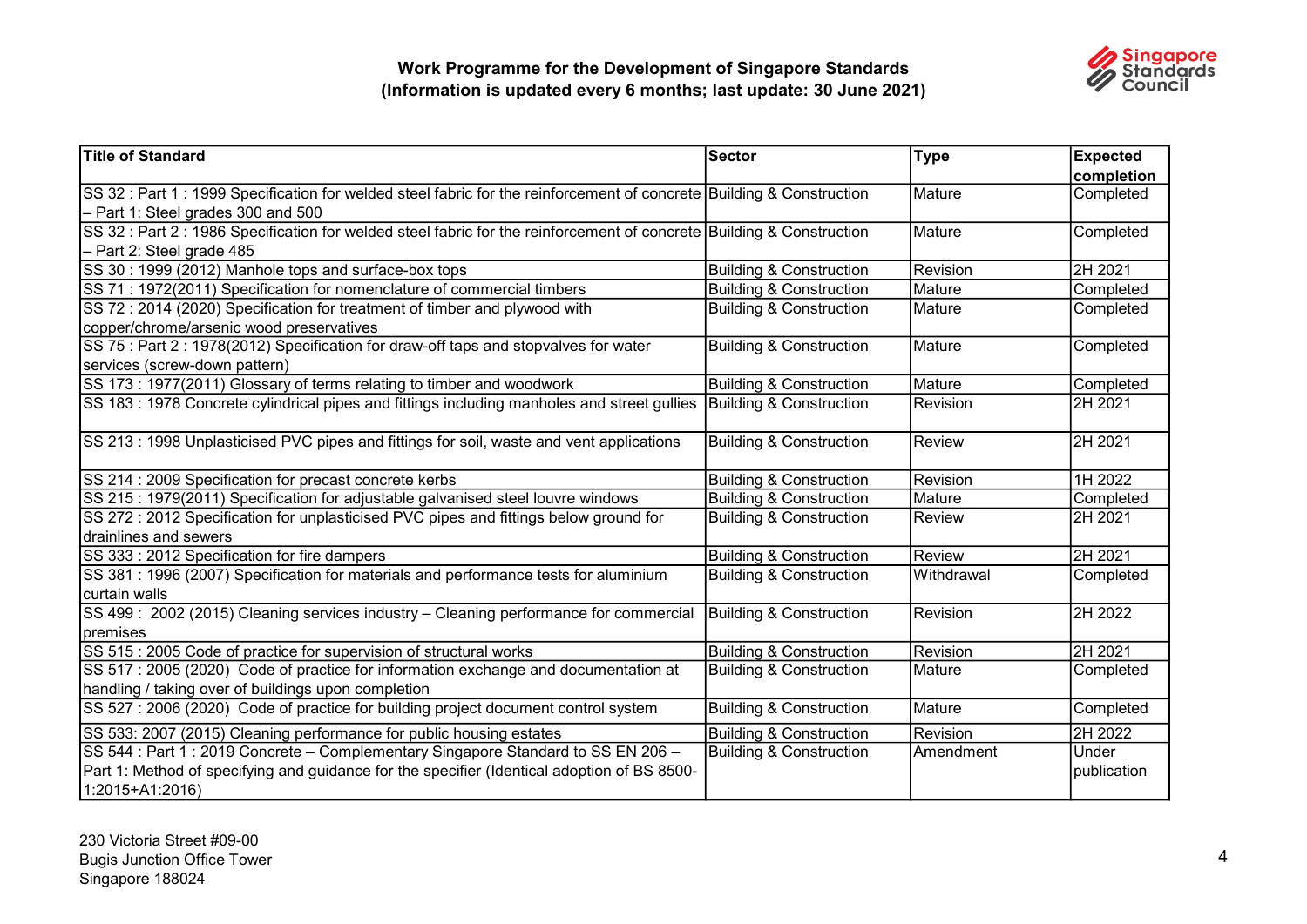

| Title of Standard                                                                                                | <b>Sector</b>                      | <b>Type</b>     | <b>Expected</b> |
|------------------------------------------------------------------------------------------------------------------|------------------------------------|-----------------|-----------------|
|                                                                                                                  |                                    |                 | completion      |
| SS 544 : Part 2 : 2019 Concrete – Complementary Singapore Standard to SS EN 206 –                                | <b>Building &amp; Construction</b> | Amendment       | Under           |
| Part 2: Specification for constituent materials and concrete (Identical adoption of BS 8500-                     |                                    |                 | publication     |
| 2:2015+A1:2016)                                                                                                  |                                    |                 |                 |
| SS 553 : 2016 Code of practice for air-conditioning and mechanical ventilation in buildings                      | Building & Construction            | Amendment       | Published       |
| SS 554 : 2016 Code of practice for indoor air quality for air-conditioned buildings                              | <b>Building &amp; Construction</b> | Amendment       | 2H 2021         |
| SS 556 : 2010 Code of practice for the design and management of aquatic facilities                               | <b>Building &amp; Construction</b> | Revision        | 2H 2021         |
| SS 575 : 2012 Code of practice for fire hydrant, rising mains and hose reel systems                              | <b>Building &amp; Construction</b> | Amendment       | 2H 2021         |
| SS 580 : 2020 Code of practice for formwork (Revision of SS 580 : 2012)                                          | <b>Building &amp; Construction</b> | <b>Revision</b> | Published       |
| SS 591 : 2013 Code of practice for long term measurement of central chilled water system Building & Construction |                                    | Revision        | 2H 2021         |
| energy efficiency                                                                                                |                                    |                 |                 |
| SS 598 : 2014 Code of practice for suspended scaffolds                                                           | <b>Building &amp; Construction</b> | Amendment       | 1H 2022         |
| SS 610: 2016 Cleaning performance of retail food & beverage premises                                             | <b>Building &amp; Construction</b> | Revision        | 2H 2022         |
| SS 636 : 2018 Code of practice for water services                                                                | <b>Building &amp; Construction</b> | Amendment       | Published       |
| SS 636: 2018+A1:2019 Code of practice for water services (Amd 2)                                                 | <b>Building &amp; Construction</b> | Amendment       | Published       |
| SS 636 : 2018+A2:2020 Code of practice for water services (Amd 3)                                                | <b>Building &amp; Construction</b> | Amendment       | Published       |
| SS 636 : 2018+A3:2020 Code of practice for water services (Amd 4)                                                | <b>Building &amp; Construction</b> | Amendment       | 2H 2021         |
| SS 653 : 2020 Code of practice for glazing in buildings - safety related to human impact                         | <b>Building &amp; Construction</b> | <b>New</b>      | Published       |
| SS 654 : 2020 Code of practice for curtain walls                                                                 | <b>Building &amp; Construction</b> | <b>New</b>      | Published       |
| SS 665 : 2020 Code of practice for ceramic wall and floor tiling                                                 | <b>Building &amp; Construction</b> | <b>New</b>      | Published       |
| SS EN 1992-1-1:2008(2020) confirmed with Amendment No. 1 Eurocode 2: Design of                                   | <b>Building &amp; Construction</b> | Amendment       | Published       |
| concrete structures - Part 1-1: General rules and rules for buildings                                            |                                    |                 |                 |
| NA to SS EN 1992-1-1:2008(2020) confirmed with Amendment No. 2 Singapore National                                | <b>Building &amp; Construction</b> | Amendment       | Published       |
| Annex to Eurocode 2 – Design of concrete structures – Part 1-1 : General rules and rules                         |                                    |                 |                 |
| for buildings                                                                                                    |                                    |                 |                 |
| SS EN 1992-2 : 2012 Eurocode 2 : Design of concrete structures - Part 2 : Concrete                               | <b>Building &amp; Construction</b> | Review          | Completed       |
| bridges - Design and detailing rules                                                                             |                                    |                 |                 |
| NA to SS EN 1992-2 : 2012 Eurocode 2 : Design of concrete structures - Part 2 : Concrete Building & Construction |                                    | Review          | Completed       |
| bridges - Design and detailing rules                                                                             |                                    |                 |                 |
| SS EN 1992-4 Eurocode 2 : Design of concrete structures - Part 4: Design of fastenings                           | <b>Building &amp; Construction</b> | <b>New</b>      | 2H 2021         |
| for use in concrete                                                                                              |                                    |                 |                 |
| NA to SS EN 1992-4 National Annex to Eurocode 2 : Design of concrete structures - Part                           | Building & Construction            | <b>New</b>      | 2H 2021         |
| 4: Design of fastenings for use in concrete                                                                      |                                    |                 |                 |

230 Victoria Street #09-00 Bugis Junction Office Tower Singapore 188024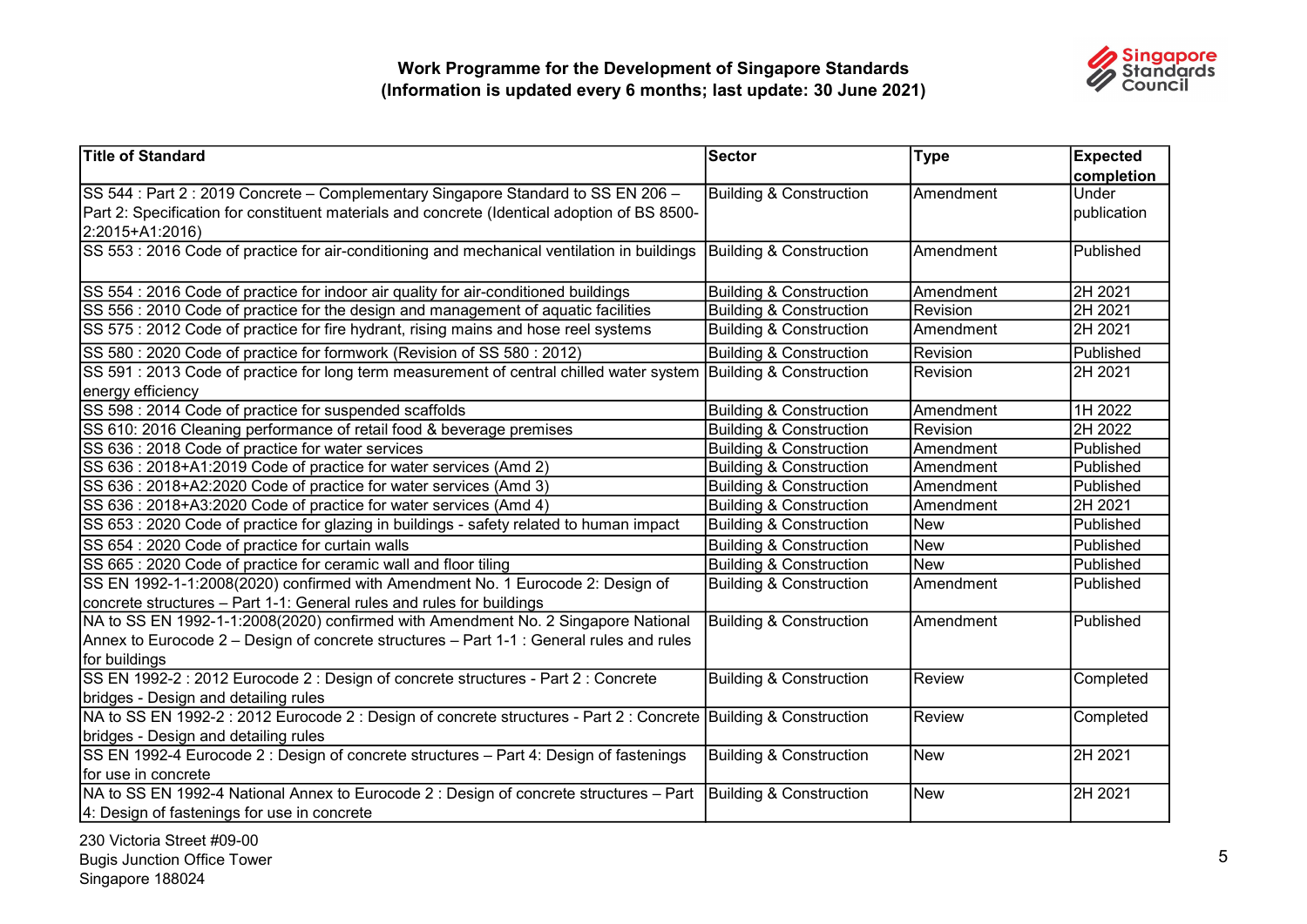

| <b>Title of Standard</b>                                                                  | <b>Sector</b>                      | <b>Type</b>   | <b>Expected</b> |
|-------------------------------------------------------------------------------------------|------------------------------------|---------------|-----------------|
|                                                                                           |                                    |               | completion      |
| SS EN 1993-1-1 : 2010 - Eurocode 3 : Design of steel structures - Part 1-1 : General      | <b>Building &amp; Construction</b> | Amendment     | Published       |
| rules and rules for buildings                                                             |                                    |               |                 |
| NA to SS EN 1993-1-1 : 2010 - Singapore National Annex to Eurocode 3 : Design of          | <b>Building &amp; Construction</b> | Amendment     | Published       |
| steel structures - Part 1-1 : General rules and rules for buildings                       |                                    |               |                 |
| SS EN 1993-1-4 : 2011 - Eurocode 3 : Design of steel structures - Part 1-4 : General      | <b>Building &amp; Construction</b> | IAmendment    | Published       |
| rules - Supplementary rules for stainless steels                                          |                                    |               |                 |
| SS EN 1993-1-4 : 2011 - Eurocode 3 : Design of steel structures - Part 1-4 : General      | <b>Building &amp; Construction</b> | Amendment     | Published       |
| rules - Supplementary rules for stainless steels                                          |                                    |               |                 |
| SS EN 1993-2 : 2011 Eurocode 3: Design of steel structures - Part 2 : Steel bridges       | <b>Building &amp; Construction</b> | Confirmation  | Completed       |
| NA to SS EN 1993-2 : 2011 Singapore National Annex to Eurocode 3 : Design of steel        | <b>Building &amp; Construction</b> | Confirmation  | Completed       |
| structures - Part 2 : Steel bridges                                                       |                                    |               |                 |
| SS EN 1993-4-1:2011 Eurocode 3 - Design of steel structures - Part 4-1: Silo              | <b>Building &amp; Construction</b> | Amendment     | Published       |
| SS EN 1993-4-2:2011 Eurocode 3 - Design of steel structures - Part 4-2: Tanks             | <b>Building &amp; Construction</b> | Amendment     | Published       |
| SS EN 1993-5 : 2010 Eurocode 3 : Design of steel structures - Part 5 : Piling             | <b>Building &amp; Construction</b> | Confirmation  | Completed       |
| NA to SS EN 1993-5 : 2010 Singapore National Annex to Eurocode 3 : Design of steel        | <b>Building &amp; Construction</b> | Confirmation  | Completed       |
| structures Part 5 : Piling                                                                |                                    |               |                 |
| SS EN 1994-1-1 : 2009 Eurocode 4 : Design of composite steel and concrete structures -    | Building & Construction            | IConfirmation | Completed       |
| Part 1-1 : General rules and rules for buildings                                          |                                    |               |                 |
| NA to SS EN 1994-1-1 : 2009 Singapore National Annex to Eurocode 4 : Design of            | <b>Building &amp; Construction</b> | Confirmation  | Completed       |
| composite steel and concrete structures — Part 1-1 General rules and rules for buildings  |                                    |               |                 |
|                                                                                           |                                    |               |                 |
| SS EN 1994-1-2 : 2009 Eurocode 4 : Design of composite steel and concrete structures      | <b>Building &amp; Construction</b> | Confirmation  | Completed       |
| Part 1-2 : General rules - Structural fire design                                         |                                    |               |                 |
| NA to SS EN 1994-1-2 : 2009 Singapore National Annex to Eurocode 4 : Design of            | Building & Construction            | Confirmation  | Completed       |
| composite steel and concrete structures - Part 1-2 General rules - Structural fire design |                                    |               |                 |
|                                                                                           |                                    |               |                 |
| SS EN 1994-2 : 2011 Eurocode 4 : Design of composite steel and concrete structures -      | <b>Building &amp; Construction</b> | Confirmation  | Completed       |
| Part 2 : General rules and rules of bridges                                               |                                    |               |                 |
| NA to SS EN 1994-2 : 2011 Singapore National Annex to Eurocode 4 : Design of              | <b>Building &amp; Construction</b> | Confirmation  | Completed       |
| composite steel and concrete structures - Part 2 : General rules and rules for bridges    |                                    |               |                 |
| SS EN 1997-2:2010(2020) Eurocode 7: Geotechnical design - Part 2: Ground                  | <b>Building &amp; Construction</b> | Confirmation  | Completed       |
| investigation and testing                                                                 |                                    |               |                 |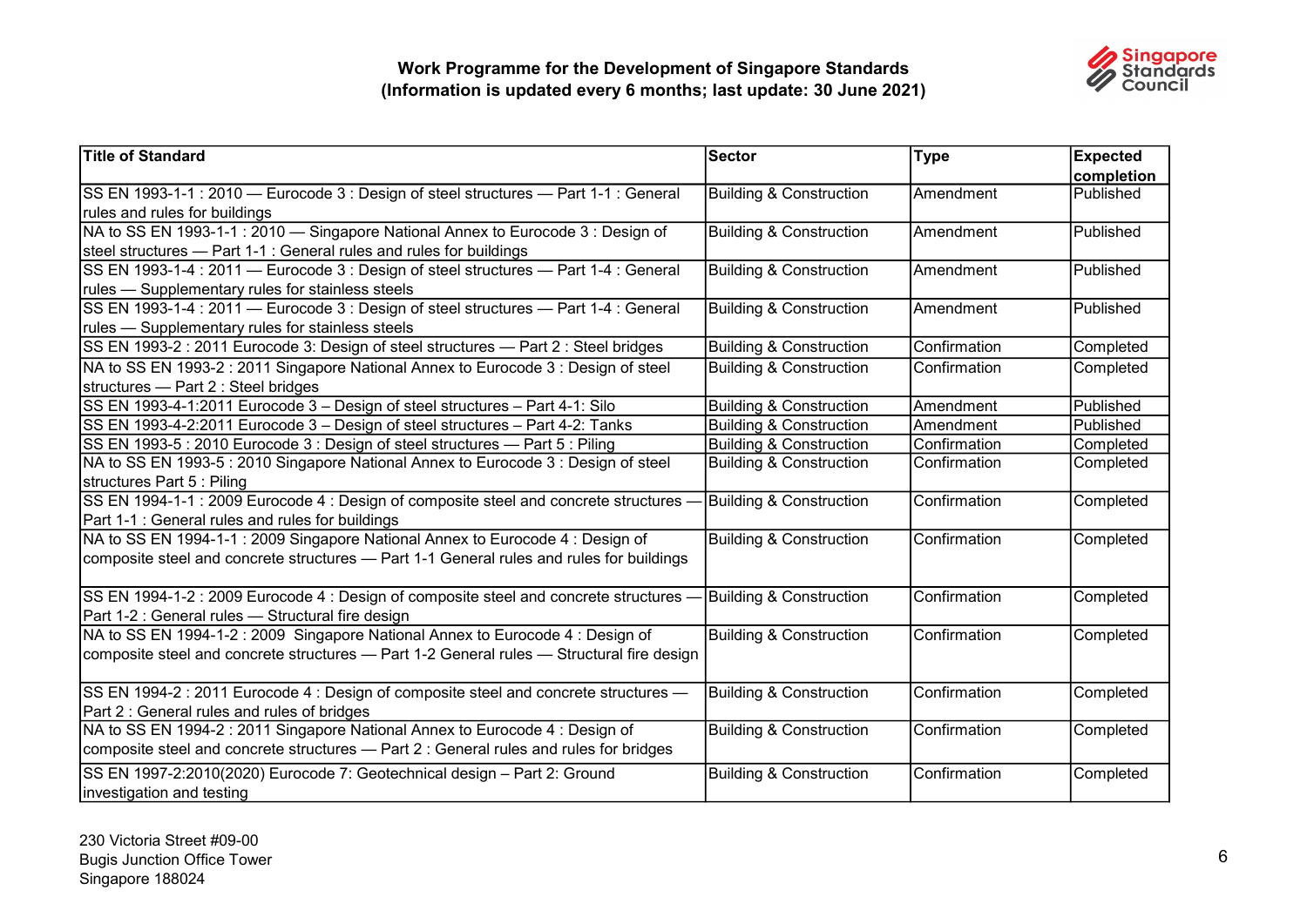

| <b>Title of Standard</b>                                                                    | Sector                             | <b>Type</b>     | <b>Expected</b> |
|---------------------------------------------------------------------------------------------|------------------------------------|-----------------|-----------------|
|                                                                                             |                                    |                 | completion      |
| NA to SS EN 1997-2:2010(2020) Eurocode 7: Geotechnical design - Part 2: Ground              | Building & Construction            | Confirmation    | Completed       |
| investigation and testing                                                                   |                                    |                 |                 |
| CP 7 : 1997(2014) Code of practice for the structural use of timber                         | <b>Building &amp; Construction</b> | Mature          | Completed       |
| CP 52 : 2004 Code of practice for automatic fire sprinkler system                           | <b>Building &amp; Construction</b> | Revision        | 2H 2021         |
| CP 65 : Part 1 : 1999 Code of practice for structural use of concrete – Part 1: Design and  | Building & Construction            | Mature          | Completed       |
| construction                                                                                |                                    |                 |                 |
| CP 65 : Part 2 : 1996 Code of practice for structural use of concrete - Part 2: Special     | <b>Building &amp; Construction</b> | Mature          | Completed       |
| <b>circumstances</b>                                                                        |                                    |                 |                 |
| CP 68 : 1997 Code of practice for ceramic wall and floor tiling (replaced by SS 665 : 2020) | Building & Construction            | Withdrawal      | Completed       |
|                                                                                             |                                    |                 |                 |
| CP 73 : 1998 Code of practice for design of concrete structures for retaining aqueous       | <b>Building &amp; Construction</b> | <b>I</b> Mature | Completed       |
| liquids                                                                                     |                                    |                 |                 |
| CP 79 : 1999 Code of practice for workplace safety and health management system for         | <b>Building &amp; Construction</b> | Revision        | 2H 2021         |
| construction worksites                                                                      |                                    |                 |                 |
| CP 80 : 1999 (2020) Code of practice for classification of construction cost information    | <b>Building &amp; Construction</b> | Mature          | Completed       |
|                                                                                             |                                    |                 |                 |
| CP 81 : 1999 Code of practice for precast concrete slabs and wall panels                    | <b>Building &amp; Construction</b> | İWithdrawal     | 2H 2021         |
| CP 83 : Part 1 : 2004 (2020) Code of practice for construction computer-aided design        | <b>Building &amp; Construction</b> | Confirmation    | Completed       |
| (CAD) - Part 1: Organisation and naming of CAD layers                                       |                                    |                 |                 |
| CP 83 : Part 2 : 2000 (2020) Code of practice for construction computer-aided design        | <b>Building &amp; Construction</b> | Confirmation    | Completed       |
| (CAD) Part 2: CAD symbols Amendment 1: 2004                                                 |                                    |                 |                 |
| CP 83 : Part 3 :2001 (2020) Code of practice for construction computer-aided design         | <b>Building &amp; Construction</b> | Confirmation    | Completed       |
| (CAD) Part 3 : Organising and naming of CAD files                                           |                                    |                 |                 |
| CP 83 : Part 4 :2001 (2020) Code of practice for construction computer-aided design         | <b>Building &amp; Construction</b> | Confirmation    | Completed       |
| (CAD) Part 4 : CAD drafting conventions                                                     |                                    |                 |                 |
| CP 83 : Part 5 : : 2001 (2020) Code of practice for construction computer-aided design      | <b>Building &amp; Construction</b> | Confirmation    | Completed       |
| (CAD) Part 5 : Colour and linetype                                                          |                                    |                 |                 |
| CP 96 : 2002 (2011) Code of practice for curtain walls                                      | <b>Building &amp; Construction</b> | İWithdrawal     | Completed       |
| CP 97 : Part 1 : 2002 (2020) Code of practice for construction electronic measurement       | <b>Building &amp; Construction</b> | Mature          | Completed       |
| standards (CEMS) - Part 1: Standard method of measurement (SMM) for building works          |                                    |                 |                 |
|                                                                                             |                                    |                 |                 |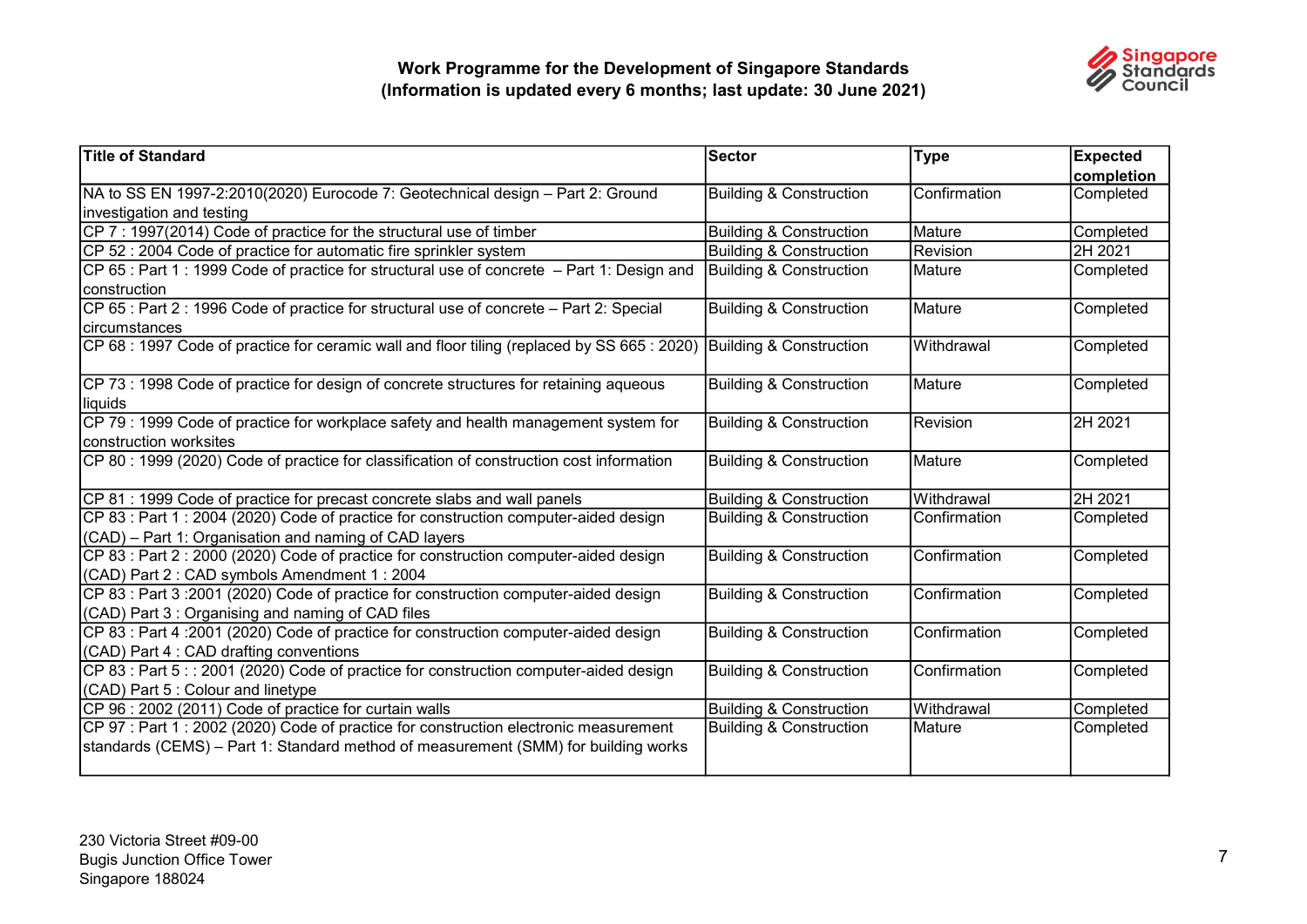

| <b>Title of Standard</b>                                                                   | Sector                             | <b>Type</b>   | <b>Expected</b> |
|--------------------------------------------------------------------------------------------|------------------------------------|---------------|-----------------|
|                                                                                            |                                    |               | completion      |
| CP 97: Part 2 : 2004 (2010) Code of practice for construction electronic measurement       | <b>Building &amp; Construction</b> | Mature        | Completed       |
| standards (CEMS) – Part 2: Standard method of measurement (SMM) for mechanical and         |                                    |               |                 |
| electric works                                                                             |                                    |               |                 |
| TR 42 : 2015 Facility design guidelines for acute general hospitals                        | <b>Building &amp; Construction</b> | Withdrawal    | 2H 2021         |
| TR 88 : 2021 Use of technologies and processes for safe management measures                | <b>Building &amp; Construction</b> | <b>New</b>    | Published       |
| Code of practice for Passive displacement cooling (PDC) system for air-conditioning        | <b>Building &amp; Construction</b> | New Work Item | 1H 2022         |
| application                                                                                |                                    |               |                 |
| Gate designs                                                                               | <b>Building &amp; Construction</b> | <b>New</b>    | 1H 2022         |
| Execution of concrete structures (Adoption of EN 13670:2009)                               | <b>Building &amp; Construction</b> | <b>New</b>    | 2H 2021         |
| Design of fibre concrete structures (Modified adoption of Swedish Standard SS 812310 :     | <b>Building &amp; Construction</b> | <b>New</b>    | 2H 2021         |
| 2014)                                                                                      |                                    |               |                 |
| Facility design for acute general hospital                                                 | <b>Building &amp; Construction</b> | <b>New</b>    | 2H 2021         |
| Industry foundation classes (IFC) for data sharing in the construction and facility        | <b>Building &amp; Construction</b> | New Work Item | 2H 2021         |
| management industries - Part 1: Data schema (Adoption of ISO 16739-1:2018)                 |                                    |               |                 |
| Code of practice for Building facade inspection and diagnostic using infrared              | <b>Building &amp; Construction</b> | New Work Item | 2H 2022         |
| thermography (IRT)                                                                         |                                    |               |                 |
| Measurement of cleaning performance for commercial, housing estates and retail F&B         | Building & Construction            | New Work Item | 2H 2022         |
| premises                                                                                   |                                    |               |                 |
| Technical Reference - Mechanical, electrical and plumbing (MEP) design guidelines for      | Building & Construction            | New Work Item | 2H 2023         |
| general hospitals                                                                          |                                    |               |                 |
| SS 5 : Part 0 : 2020 Methods of test for paints, varnishes and related materials - Part 0: | Chemical                           | Revision      | Published       |
| <b>General Introduction</b>                                                                |                                    |               |                 |
| SS 5 : Part A5 : 2020 Methods of test for paints, varnishes and related materials -        | Chemical                           | <b>New</b>    | Published       |
| Part A5: Lighting and procedure for visual assessments of coatings (Identical adoption of  |                                    |               |                 |
| ISO 13076: 2019)                                                                           |                                    |               |                 |
| SS 5 : Part C6 : 1988 (2019) Determination of low concentrations of lead, cadmium and      | Chemical                           | Amendment     | 2H 2021         |
| cobalt in paint by atomic absorption spectroscopy                                          |                                    |               |                 |
| SS 5 : Part D3 : 1988 Methods of test for paints, varnishes and related materials - Part   | Chemical                           | Withdrawal    | Completed       |
| D3 : Hard-drying time                                                                      |                                    |               |                 |
| SS 5 : Part D6 : 2020 Methods of test for paints, varnishes and related materials -        | Chemical                           | <b>New</b>    | Published       |
| Part D6 Hard dry time - Test using a mechanical recorder (Modified adoption of ISO 9117-   |                                    |               |                 |
| 4:2012)                                                                                    |                                    |               |                 |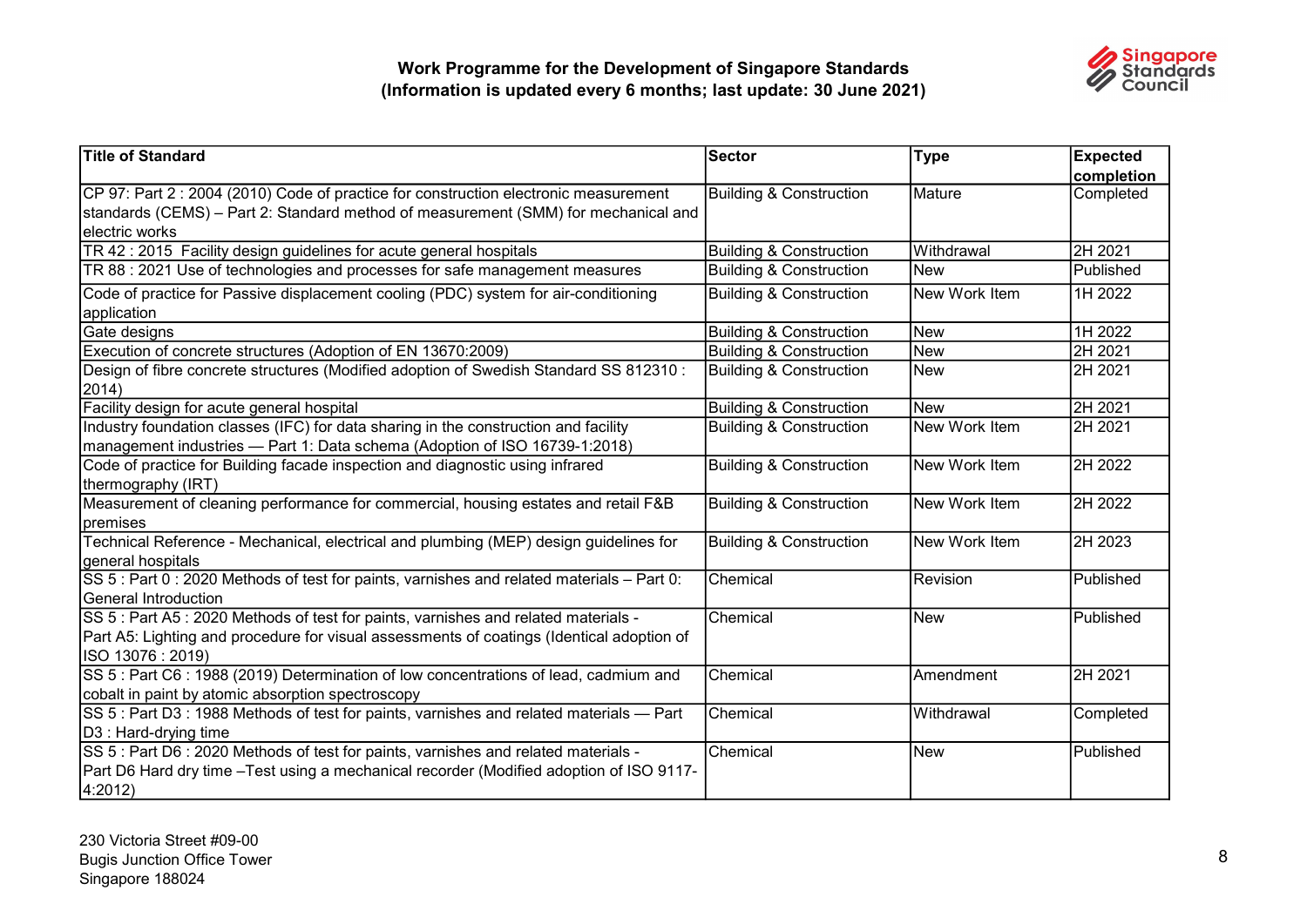

| <b>Title of Standard</b>                                                                     | Sector   | <b>Type</b>     | <b>Expected</b>  |
|----------------------------------------------------------------------------------------------|----------|-----------------|------------------|
|                                                                                              |          |                 | completion       |
| SS 5 : Part G6 : 2020 Methods of test for paints, varnishes and related materials — Part     | Chemical | <b>Revision</b> | <b>Published</b> |
| G6 : Determination of resistance to humidity - Condensation (single-sided exposure)          |          |                 |                  |
| (Identical adoption of 6270-1:2017)                                                          |          |                 |                  |
| SS 5 : Part G7 : 2020 Methods of test for paints, varnishes and related materials - Part     | Chemical | Revision        | Published        |
| G7 : Determination of resistance to humidity – Condensation (in-cabinet exposure with        |          |                 |                  |
| heated water reservoir) (Identical adoption of 6270-2:2017)                                  |          |                 |                  |
| SS 5 : Part G9 : 2013 Methods of test for paints, varnishes and related materials - Part     | Chemical | Withdrawal      | Completed        |
| G9 : Artifical weathering and exposure to artificial radiation - Exposure to filtered xenon- |          |                 |                  |
| arc radiation                                                                                |          |                 |                  |
| SS 5 : Part G11 : 2020 Methods of test for paints, varnishes and related materials - Part    | Chemical | New             | Published        |
| G11 Methods of exposure to laboratory light sources - General guidance [Modified             |          |                 |                  |
| adoption of ISO 16474-1:2013(2019)]                                                          |          |                 |                  |
| SS 5 : Part G12 : 2020 Methods of test for paints, varnishes and related materials - Part    | Chemical | <b>New</b>      | Published        |
| G12 Methods of exposure to laboratory light sources — Xenon-arc lamps (Identical             |          |                 |                  |
| adoption of ISO 16474-2:2013)                                                                |          |                 |                  |
| SS 7 : 2021 Specification for paint - Finishing, gloss enamel                                | Chemical | Revision        | <b>Published</b> |
| SS 34 : 2021 Specification for undercoat paint for gloss enamel                              | Chemical | Revision        | Published        |
| SS 37 : 1998 Specification for aluminium paint                                               | Chemical | Amendment       | Published        |
| SS 38 : 1998 Specification for aluminium wood primer                                         | Chemical | Amendment       | Published        |
| SS 150 : 2015 Specification for emulsion paint for decorative purposes                       | Chemical | Review          | 2H 2021          |
| SS 190 : 1978 (2019) Scouring powder                                                         | Chemical | Mature          | Published        |
| SS 285: 2013 (2019) Specification for liquid detergent for hand dishwashing                  | Chemical | IMature         | Published        |
| SS 345 : 2015 Specification for algae resistant emulsion paint for decorative purposes       | Chemical | Amendment       | Published        |
| SS 494 : 2001 Specification for lead and chromate-free primer for iron and steel             | Chemical | Amendment       | Published        |
| substrates                                                                                   |          |                 |                  |
| SS 500 : 2015 Specification for elastomeric wall coating                                     | Chemical | Amendment       | Published        |
| SS 506 : Part 3 : 2013 — Occupational safety and health (OSH) management systems —           | Chemical | Withdrawal      | 2H 2021          |
| Part 3 : Requirements for the chemical industry                                              |          |                 |                  |
| SS 512 : 2021 Code of practice for the design, construction and operation of pipeline        | Chemical | Revision        | Published        |
| service corridors (Revision of SS 512 : 2005)                                                |          |                 |                  |
| SS 524: 2014 Specification for quality management for bunker supply chain (QMBS)             | Chemical | Review          | 1H 2022          |
| SS 532: 2016 Code of practice for the storage of flammable liquids                           | Chemical | Revision        | 2023             |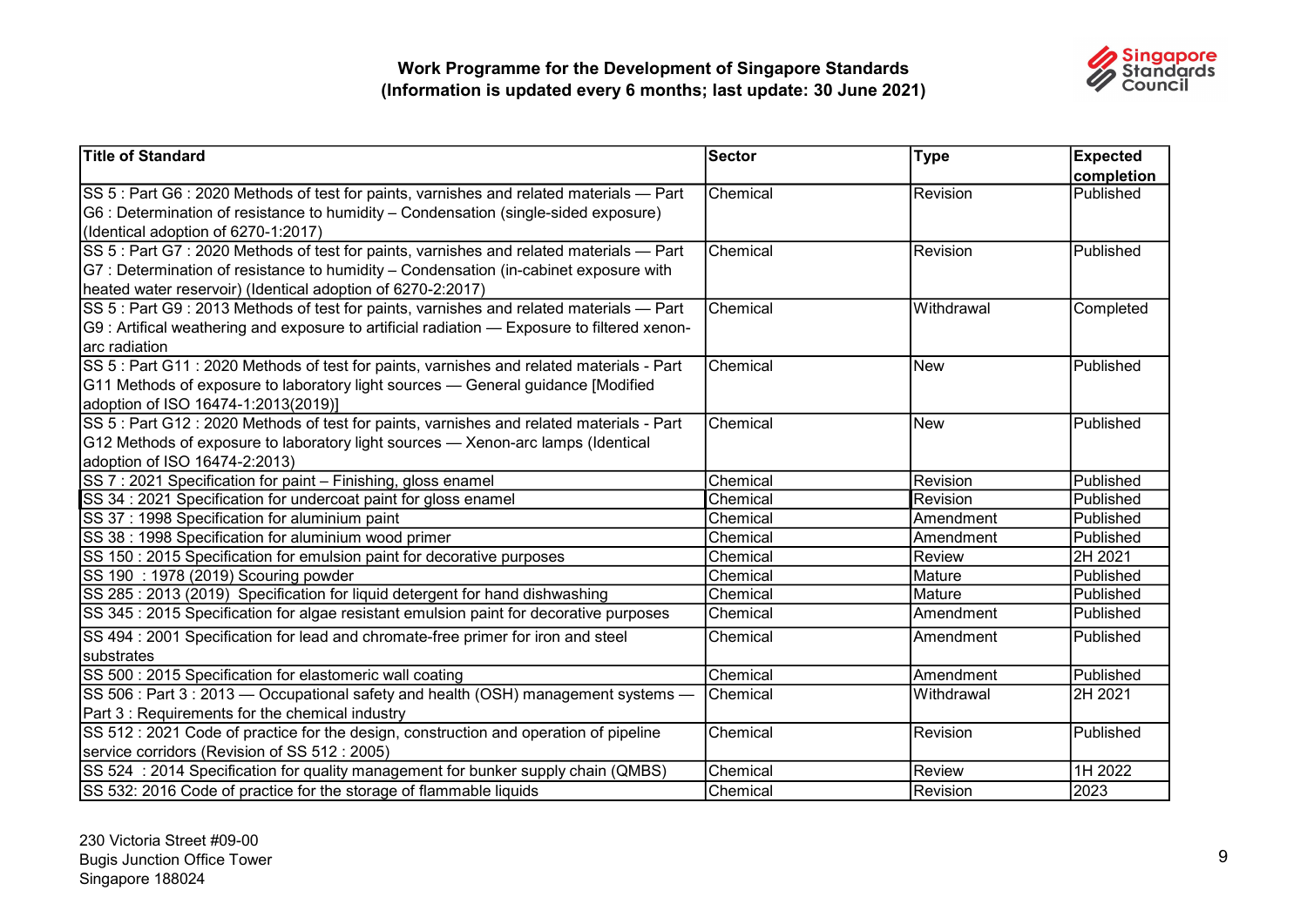

| Title of Standard                                                                                                  | Sector                             | <b>Type</b>   | <b>Expected</b> |
|--------------------------------------------------------------------------------------------------------------------|------------------------------------|---------------|-----------------|
|                                                                                                                    |                                    |               | completion      |
| SS 581 : 2020 Specification for fineness and marking of articles of precious metals<br>(Revision of SS 581 : 2012) | Chemical                           | Revision      | Published       |
| SS 586-1 : 2014 Specification for hazard communication for hazardous chemicals and                                 | Chemical                           | Revision      | Published       |
| dangerous goods — Part 1: Transport and storage of dangerous goods                                                 |                                    |               |                 |
| SS 586-2 : 2014 Specification for hazard communication for hazardous chemicals and                                 | Chemical                           | Revision      | 1H 2022         |
| dangerous goods — Part 2 : Globally harmonised system of classification and labelling of                           |                                    |               |                 |
| chemicals - Singapore's adaptations                                                                                |                                    |               |                 |
| SS 586-3 : 2008 (2014) Specification for hazard communication for hazardous chemicals                              | Chemical                           | Revision      | 1H 2022         |
| and dangerous goods - Preparation of safety data sheets (SDS)                                                      |                                    |               |                 |
| SS 597 : 2020 Code of practice for bulk liquid oxygen storage installations on user                                | Chemical                           | Revision      | Published       |
| premises (Revision of SS 597: 2014)                                                                                |                                    |               |                 |
| SS 600 : 2014 Code of practice for bunkering                                                                       | Chemical                           | <b>Review</b> | 1H 2022         |
| SS 603 : 2014 Code of practice for hazardous waste management                                                      | Chemical                           | Revision      | 1H 2022         |
| SS 648 Code of practice for bunker mass flow metering                                                              | Chemical                           | <b>New</b>    | Published       |
| SS 660 : 2020 Code of practice for bunker cargo delivery from oil terminal to bunker                               | Chemical                           | <b>New</b>    | Published       |
| tanker using mass flow meter                                                                                       |                                    |               |                 |
| SS 667 : 2020 Code of practice on handling and storage of combustible dust                                         | Chemical                           | New           | Published       |
| TR 48 : 2015 Bunker mass flow metering (replaced by SS 648 : 2019)                                                 | Chemical                           | Withdrawal    | Completed       |
| TR 56 : 2020 : LNG bunkering - Part 2 : Requirements for custody transfer                                          | Chemical                           | Amendment     | To be           |
|                                                                                                                    |                                    |               | confirmed       |
| TR 80 : 2020 Code of practice for meter verification using master mass flow meter                                  | Chemical                           | <b>New</b>    | Published       |
| Specification for water-based enamel paint                                                                         | Chemical                           | <b>New</b>    | 1H 2022         |
| Specification for water-based primer for metal and wood                                                            | Chemical                           | <b>New</b>    | 1H 2022         |
| Specification for solar reflective water-based coatings                                                            | Chemical                           | <b>New</b>    | 1H 2022         |
| Safe handling of thermal foggers during pest management activities                                                 | Chemical                           | <b>New</b>    | 2H 2021         |
| Oil spill dispersant - Part 1 Specifications                                                                       | Chemical                           | <b>New</b>    | 2H 2022         |
| Oil spill dispersant - Part 2: Operational guidelines                                                              | Chemical                           | <b>New</b>    | 2H 2022         |
| SS 145 Part 1 : 2020 Specification for 13 A plugs and socket-outlets                                               | <b>Electrical &amp; Electronic</b> | Revision      | Published       |
| - Part 1: Rewirable and non-rewirable 13 A fused plugs                                                             |                                    |               |                 |
| SS 246 : 2016 Specification for fused and unfused adaptors                                                         | <b>Electrical &amp; Electronic</b> | Withdrawal    | Completed       |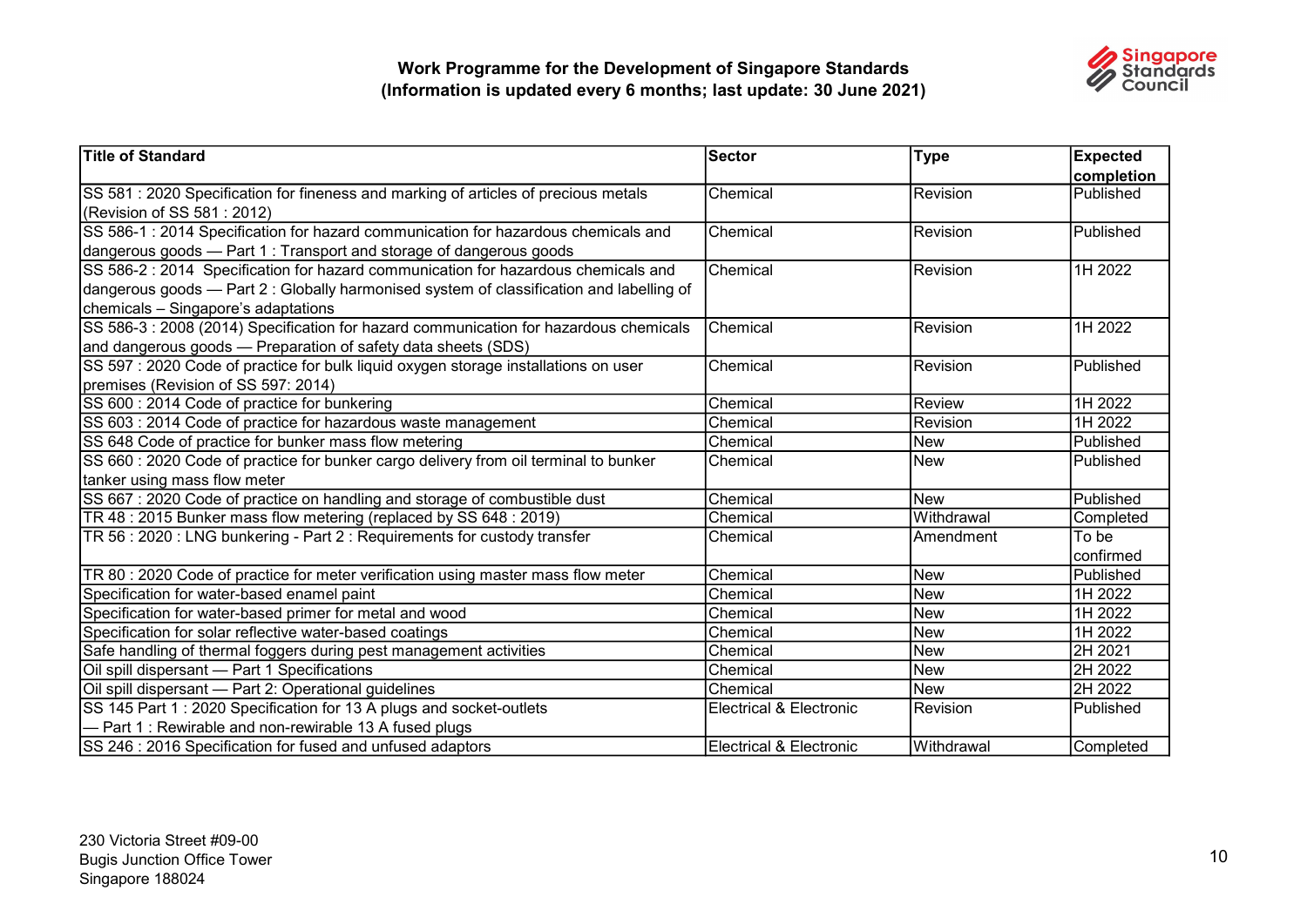

| <b>Title of Standard</b>                                                                                          | <b>Sector</b>                      | <b>Type</b>    | <b>Expected</b>  |
|-------------------------------------------------------------------------------------------------------------------|------------------------------------|----------------|------------------|
|                                                                                                                   |                                    |                | completion       |
| SS 299: 2020 Fire-resistant cables of rated voltage up to and including 600/1000V for                             | Electrical & Electronic            | Revision       | 2H 2021          |
| fixed installations, having low emission of smoke and corrosive gases when affected by                            |                                    |                |                  |
| fire – Requirements and test methods [Revision of SS 299 : Part 1 : 1998 (2013), re-                              |                                    |                |                  |
| designated as SS 299] (Modified adoption of BS 6387:2013)                                                         |                                    |                |                  |
| SS 322 : 2015 on Specification for earthing and bonding clamps                                                    | <b>Electrical &amp; Electronic</b> | <b>M</b> ature | 2H 2021          |
| SS 360: 1992 (2012) Performance and construction of electric circulating fans and                                 | Electrical & Electronic            | Review         | 1H 2022          |
| regulators                                                                                                        |                                    |                |                  |
| SS 403 : 2013 Specification for 13A fused connection units switched and unswitched                                | <b>Electrical &amp; Electronic</b> | Review         | 2H 2022          |
| SS 472 : 1999(2012) confirm with Amendment No. 1 Specification for 15 A plugs and                                 | <b>Electrical &amp; Electronic</b> | Confirmation   | Completed        |
| switched socket-outlets for domestic and similar purposes                                                         |                                    |                |                  |
| SS 546 : 2009 Code of practice for emergency voice communication systems in buildings                             | Electrical & Electronic            | Revision       | 2H 2021          |
|                                                                                                                   |                                    |                |                  |
| SS 551 : 2009 Code of practice for earthing                                                                       | <b>Electrical &amp; Electronic</b> | Review         | 2H 2022          |
| SS 555: Part 3: 2018 Protection against lightning - Part 3: Physical damage to structures Electrical & Electronic |                                    | Amendment      | Published        |
| and life hazard                                                                                                   |                                    |                |                  |
| SS 601 : Part 1 : 2020 Photovoltaic (PV) systems - Requirements for testing,                                      | <b>Electrical &amp; Electronic</b> | Revision       | Published        |
| documentation and maintenance - Part 1: Grid connected systems - documentation,                                   |                                    |                |                  |
| commissioning tests and inspection (Modified adoption of IEC 62446-1:2016+Amd1:2018)                              |                                    |                |                  |
| (Revision and redesignation of SS 601 : 2014)                                                                     |                                    |                |                  |
| SS 638 : 2018 Code of practice for electrical installations                                                       | <b>Electrical &amp; Electronic</b> | Amendment      | 2H 2021          |
| SS IEC 61730-1 : 2020 Photovoltaic (PV) module safety qualification - Part 1:                                     | Electrical & Electronic            | Revision       | <b>Published</b> |
| Requirements for construction (Revision of SS IEC 61730-1 : 2015) (Identical adoption of                          |                                    |                |                  |
| IEC 61730-1:2016)                                                                                                 |                                    |                |                  |
| SS IEC 61730-2 : 2020 Photovoltaic (PV) module safety qualification - Part 2:                                     | Electrical & Electronic            | Revision       | Published        |
| Requirements for testing (Revision of SS IEC 61730-2 : 2015) (Identical adoption of IEC                           |                                    |                |                  |
| 61730-2:2016)                                                                                                     |                                    |                |                  |
| CP 88 : Part 3: 2004 Code of practice for temporary electrical installations, Part 3:                             | <b>Electrical &amp; Electronic</b> | <b>Review</b>  | 2H 2022          |
| Shipbuilding and ship-repairing yards                                                                             |                                    |                |                  |
| TR 25 : 2016 Electric vehicle charging system                                                                     | <b>Electrical &amp; Electronic</b> | Amendment      | Published        |
| TR 25 : 2016 Electric vehicle charging system                                                                     | <b>Electrical &amp; Electronic</b> | Review         | 2H 2021          |
| TR 77 : Part 1 : 2020 Electrical energy storage (EES) systems - Part 1: Planning and                              | Electrical & Electronic            | <b>New</b>     | Published        |
| performance assessment of electrical energy storage systems - General specification                               |                                    |                |                  |
| (Modified adoption of IEC TS 62933-3-1:2018)                                                                      |                                    |                |                  |

230 Victoria Street #09-00 Bugis Junction Office Tower Singapore 188024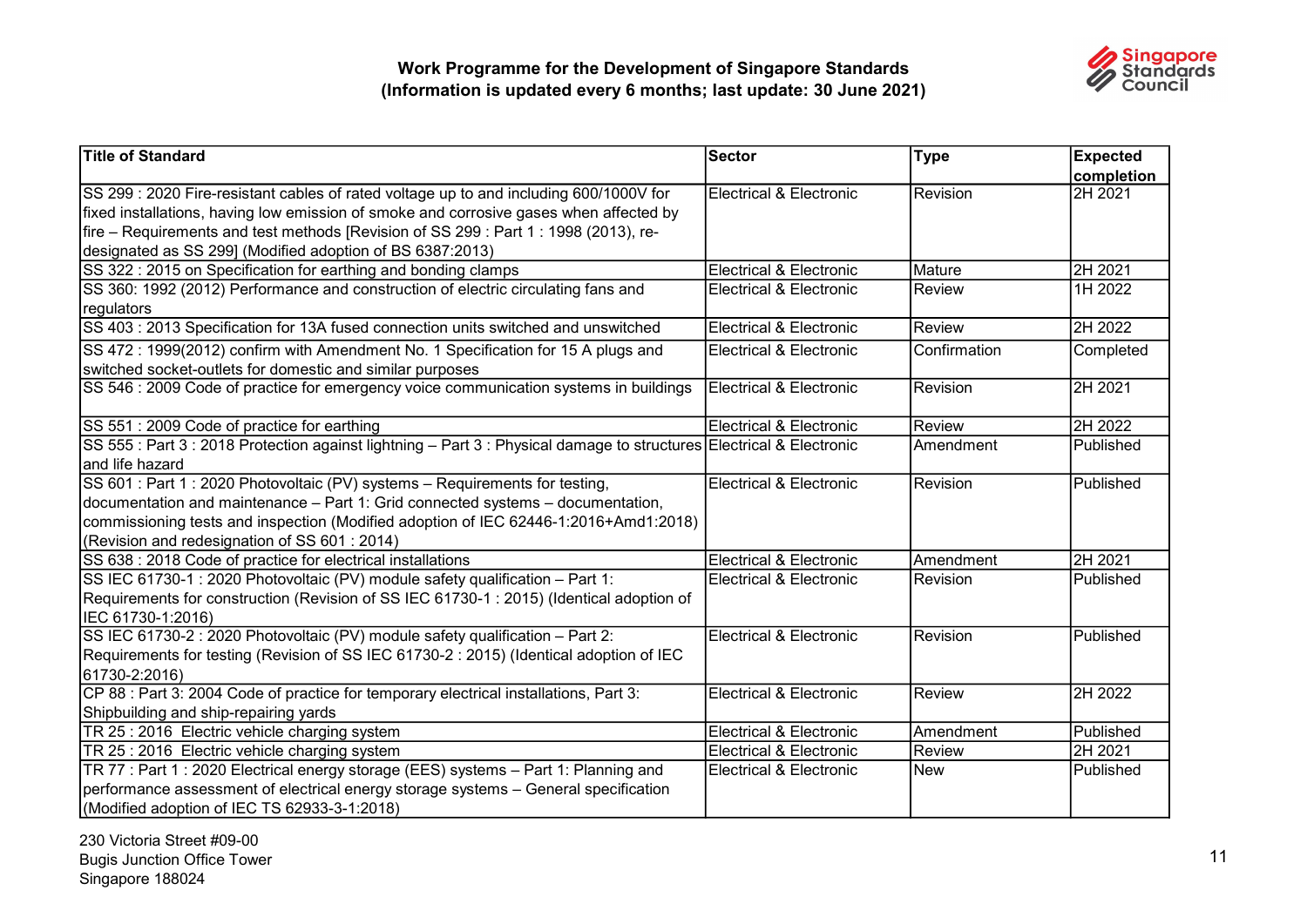

| <b>Title of Standard</b>                                                                    | Sector                             | <b>Type</b>   | <b>Expected</b> |
|---------------------------------------------------------------------------------------------|------------------------------------|---------------|-----------------|
|                                                                                             |                                    |               | completion      |
| TR 77 : Part 2 : 2020 Electrical energy storage (EES) systems - Part 2: Safety              | Electrical & Electronic            | <b>New</b>    | Published       |
| considerations for grid-integrated EES systems - General specification (Modified adoption   |                                    |               |                 |
| of IEC TS 62933-5-1:2017)                                                                   |                                    |               |                 |
| TR IEC TS 60904-1-2:2020 Photovoltaic devices - Part 1-2: Measurement of current-           | Electrical & Electronic            | <b>New</b>    | Published       |
| voltage characteristics of bifacial photovoltaic (PV) devices (Identical adoption of IEC TS |                                    |               |                 |
| 60904-1-2:2019)                                                                             |                                    |               |                 |
| TR IEC TS 62600-10:2020 Marine energy - Wave, tidal and other water current                 | Electrical & Electronic            | <b>New</b>    | Published       |
| converters - Part 10: Assessment of mooring system for marine energy converters             |                                    |               |                 |
| (MECs) (Identical adoption of TR IEC TS 62600-10:2015)                                      |                                    |               |                 |
| TR IEC TS 62600-201:2020 Marine energy - Wave, tidal and other water current                | Electrical & Electronic            | <b>New</b>    | Published       |
| converters - Part 201: Tidal energy resource assessment and characterisation (Identical     |                                    |               |                 |
| adoption of TR IEC TS 62600-201:2015)                                                       |                                    |               |                 |
| Mechanical, electrical and plumbing (MEP) design guidelines for healthcare facilities       | <b>Building &amp; Construction</b> | New Work Item | 2H 2022         |
| SS 642 : 2019 - Code of practice for pneumatic waste conveyance system                      | <b>Environment &amp; Resources</b> | Amendment     | Published       |
| SS 664 : 2020 Code of practice for long-term measurement of compressed air system           | <b>Environment &amp; Resources</b> | <b>New</b>    | Published       |
| energy efficiency                                                                           |                                    |               |                 |
| SS ISO 50003: 2014 Energy management systems - Requirements for bodies providing            | <b>Environment &amp; Resources</b> | Revision      | 2H 2021         |
| audits and certification of energy management systems                                       |                                    |               |                 |
| SS ISO 50004:2021 Energy management systems - Guidance for the implementation,              | <b>Environment &amp; Resources</b> | Revision      | Published       |
| maintenance and improvement of an ISO 50001 energy management system)                       |                                    |               |                 |
|                                                                                             |                                    |               |                 |
| SS ISO 50006:2014 (Energy Management Systems - Measuring energy performance                 | <b>Environment &amp; Resources</b> | Revision      | 1H 2022         |
| using energy baselines and energy performance indicators – General principles and           |                                    |               |                 |
| guidance)                                                                                   |                                    |               |                 |
| SS ISO/ASME 14414 : 2017 Pump system energy assessment                                      | <b>Environment &amp; Resources</b> | Withdrawal    | Completed       |
| SS ISO 12759 : 2017 Fans -- Efficiency classification for fans                              | <b>Environment &amp; Resources</b> | Withdrawal    | Completed       |
| SS ISO 14065 : 2021 General principles and requirements for bodies validating and           | <b>Environment &amp; Resources</b> | Revision      | Published       |
| verifying environmental information                                                         |                                    |               |                 |
| SS ISO 14064-1 : 2021 Greenhouse gases - Part 1 : Specification with guidance at the        | <b>Environment &amp; Resources</b> | <b>New</b>    | Published       |
| organisation level for quantification and reporting of greenhouse gas emissions and         |                                    |               |                 |
| removals (Identical adoption of ISO 14064-1 : 2018)                                         |                                    |               |                 |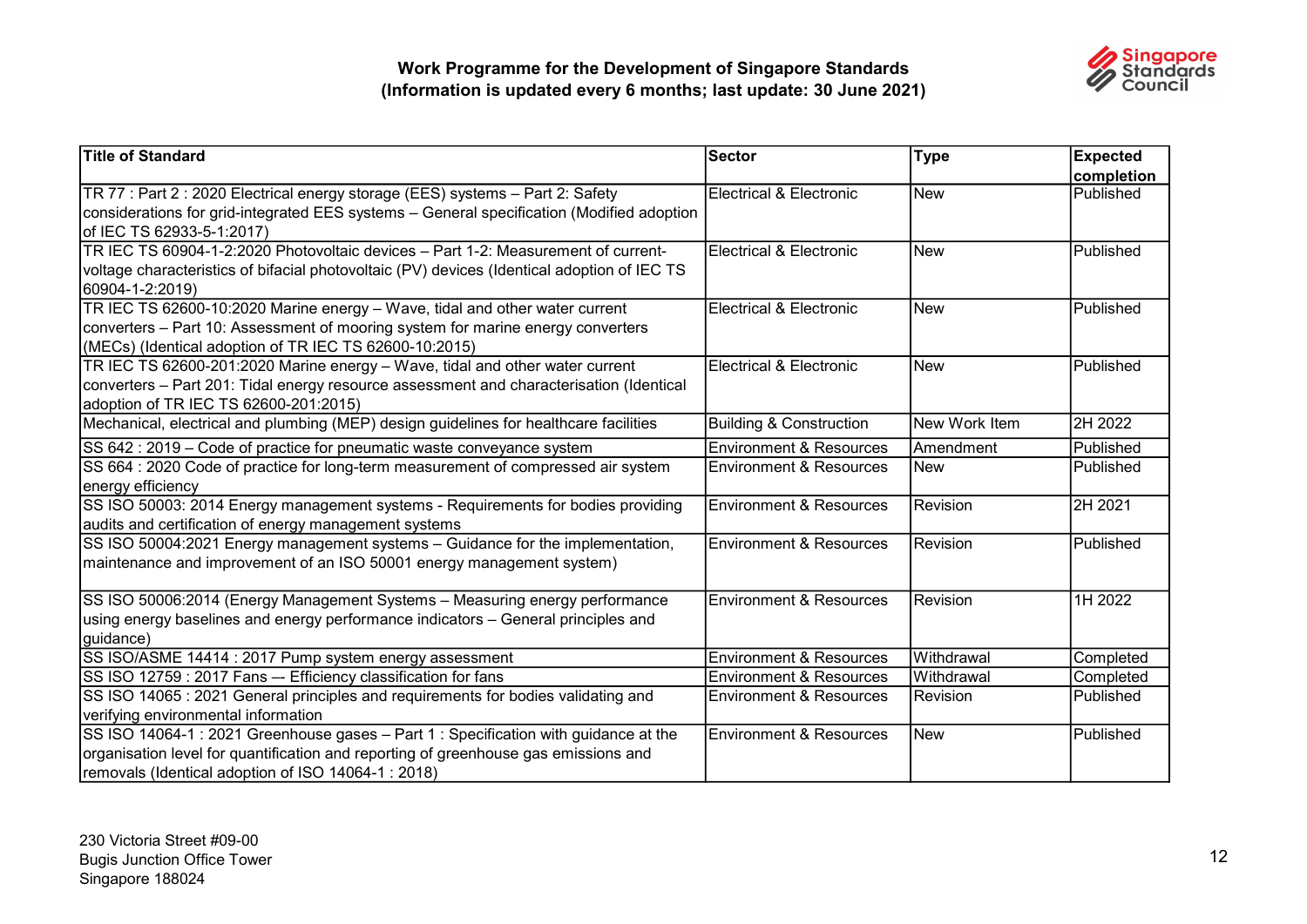

| <b>Title of Standard</b>                                                                                     | Sector                             | <b>Type</b>   | <b>Expected</b> |
|--------------------------------------------------------------------------------------------------------------|------------------------------------|---------------|-----------------|
|                                                                                                              |                                    |               | completion      |
| SS ISO 14064-2 : 2021 Greenhouse gases - Part 2 : Specification with guidance at the                         | <b>Environment &amp; Resources</b> | <b>New</b>    | Published       |
| project level for quantification, monitoring and reporting of greenhouse gas emission                        |                                    |               |                 |
| reductions or removal enhancements (Identical adoption of ISO 14064-2 : 2019)                                |                                    |               |                 |
| SS ISO 14064-3 : 2021 Greenhouse gases - Part 3 : Specification with guidance for the                        | Environment & Resources            | <b>New</b>    | Published       |
| verification and validation of greenhouse gas statements (Identical adoption of ISO 14064-                   |                                    |               |                 |
| 3:2019                                                                                                       |                                    |               |                 |
| TR ISO/TR 14069 : 2020 Greenhouse gases – Quantification and reporting of greenhouse Environment & Resources |                                    | <b>New</b>    | Published       |
| gas emissions for organisations - Guidance for the application of SS ISO 14064-1                             |                                    |               |                 |
| (Identical adoption of ISO/TR 14069:2013)                                                                    |                                    |               |                 |
| Code of practice for renewable energy certificates                                                           | <b>Environment &amp; Resources</b> | <b>New</b>    | 2H 2021         |
| Specification for production and application of biochar                                                      | <b>Environment &amp; Resources</b> | New Work Item | 2H 2022         |
| Technical Reference - Sustainable packaging guiding framework and practices                                  | <b>Environment &amp; Resources</b> | New Work Item | 2H 2022         |
| SS 552: 2016 Code of practice for cold chain management of chilled pork                                      | Food                               | Withdrawal    | Completed       |
| SS 583 and Supplement: Guidelines on food safety management for food service                                 | Food                               | Review        | 2H 2022         |
| establishments                                                                                               |                                    |               |                 |
| SS 585: 2013 Cold chain management of vegetables                                                             | Food                               | Withdrawal    | Completed       |
| SS 621 : 2016 Code of practice for cold chain management of milk and dairy products                          | Food                               | Withdrawal    | Completed       |
| SS 661 : 2020 Specification for clean and green urban farms - Agriculture                                    | Food                               | <b>New</b>    | Published       |
| SS 668 : Part 1 : 2020 Cold chain management of chilled and frozen foods - Part 1:                           | Food                               | <b>New</b>    | Under           |
| General requirements                                                                                         |                                    |               | publication     |
| SS 668 : Part 2 : 2020 Cold chain management of chilled and frozen foods - Part 2: Code                      | Food                               | <b>New</b>    | Under           |
| of practice for meat                                                                                         |                                    |               | publication     |
| SS 668 : Part 3 : 2020 Cold chain management of chilled and frozen foods - Part 3: Code                      | <b>IFood</b>                       | <b>New</b>    | Under           |
| of practice for vegetables and fruits                                                                        |                                    |               | publication     |
| SS 668 : Part 4 : 2020 Cold chain management of chilled and frozen foods - Part 4: Code                      | Food                               | <b>New</b>    | Under           |
| of practice for fish                                                                                         |                                    |               | publication     |
| SS 670 : 2021 Specification for good aquaculture practice                                                    | Food                               | <b>New</b>    | Published       |
| SS 672 : 2021 Delivery of ready-to-eat food                                                                  | Food                               | <b>New</b>    | Under           |
|                                                                                                              |                                    |               | publication     |
| TR 49: 2016 Cold chain management of frozen fish and seafood (Replaced by SS 668 :                           | Food                               | Withdrawal    | Completed       |
| Part 4 : 2020)                                                                                               |                                    |               |                 |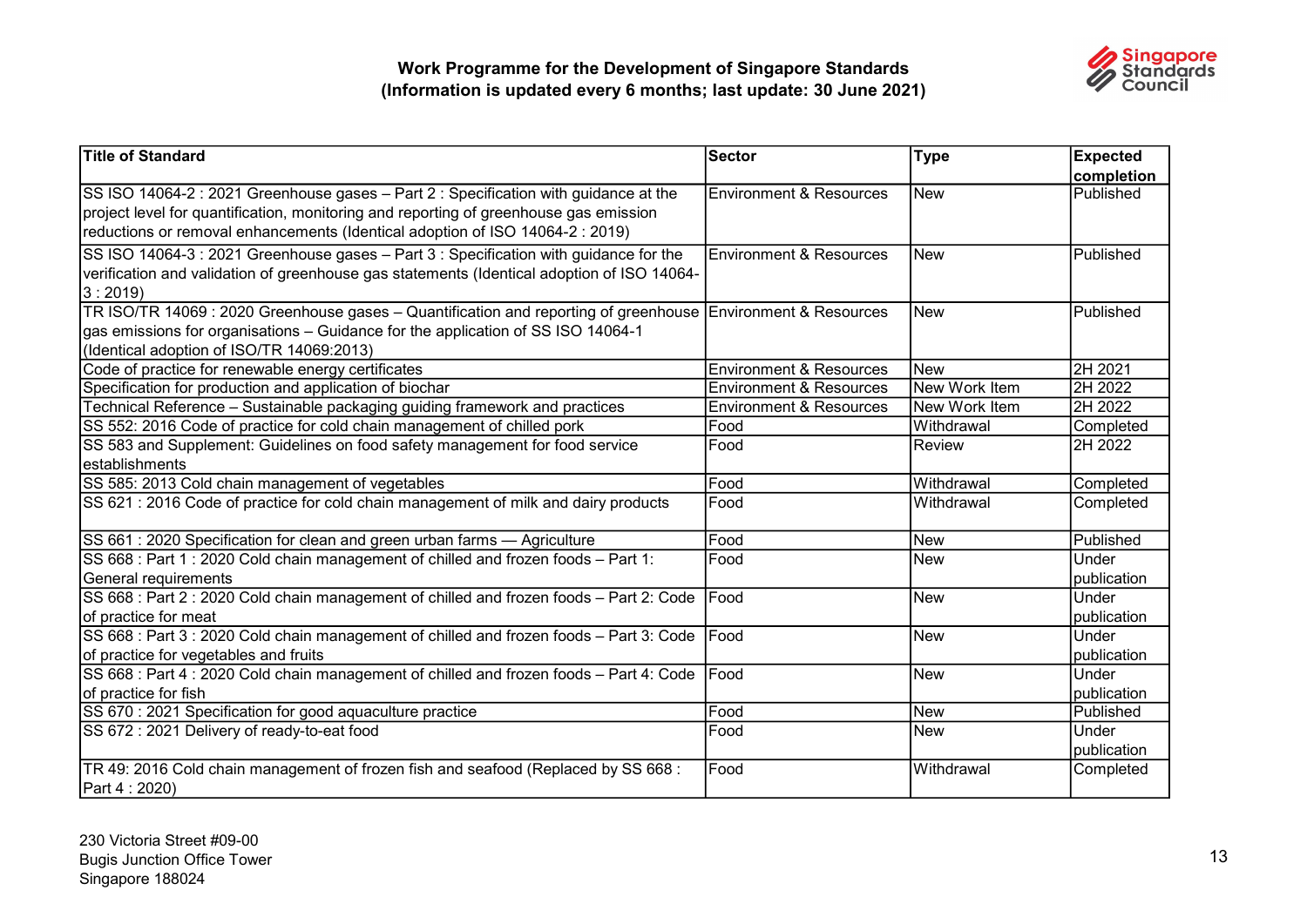

| Title of Standard                                                                                                                                      | Sector                        | <b>Type</b>   | <b>Expected</b><br>completion |
|--------------------------------------------------------------------------------------------------------------------------------------------------------|-------------------------------|---------------|-------------------------------|
| TR 57: 2017 Guidelines on food safety and good hygiene practices for the vending<br>industry                                                           | Food                          | Review        | 2H 2022                       |
| TR 58 : 2017 Guidelines for developing food products that qualify for approved nutrition or<br>health claims                                           | Food                          | Review        | 2H 2022                       |
| TR 79 : 2020 Guidelines on preparation of edible ready-to-eat raw fish                                                                                 | Food                          | New           | Published                     |
| TR ISO/TS 19657: 2020 Definitions and technical criteria for food ingredients to be<br>considered as natural (Identical adoption of ISO/TS 19657:2017) | Food                          | <b>New</b>    | Published                     |
| Specification for clean and green urban farms - Aquaculture                                                                                            | Food                          | New           | 2H 2021                       |
| Cold chain management of chilled and frozen food - Part 5 : Eggs                                                                                       | Food                          | <b>New</b>    | 2H 2021                       |
| Specification for good agriculture practice (SS GAP)                                                                                                   | Food                          | <b>New</b>    | 2H 2021                       |
| Good animal husbandry practice (GAHP) for layer poultry farming                                                                                        | Food                          | <b>New</b>    | 2H 2021                       |
| Guidelines for Food eCommerce                                                                                                                          | Food                          | New Work Item | 2023                          |
| SS 584 : 2020 Specification for multi-tiered cloud computing security (MTCS)                                                                           | <b>Information Technology</b> | Revision      | Published                     |
| TR 82 : 2020 Guidelines for Cloud Native security                                                                                                      | Information Technology        | New           | Published                     |
| TR 83 : 2020 Guidelines on remote alarm monitoring and response for service providers                                                                  | Information Technology        | New           | Published                     |
| Biometric data interchange format standards (Identical adoption of ISO/IEC 19794 Parts                                                                 | <b>Information Technology</b> | New           | 2H 2021                       |
| $1,2,4,5,6$ and $13)$                                                                                                                                  |                               |               |                               |
| Contactless proximity objects standards (Identical adoption of ISO/IEC 14443 Parts 1 to 3) Information Technology                                      |                               | New           | 2H 2021                       |
| Technical Reference - Guiding secure AI applications                                                                                                   | Information Technology        | New Work Item | 2H 2022                       |
| Technical Reference - Cybersecurity labelling scheme (CLS) for consumer IoT security                                                                   | Information Technology        | New Work Item | 2H 2021                       |
| Technical Reference - Tiered cybersecurity standards for enterprises                                                                                   | <b>Information Technology</b> | New Work Item | 1H 2022                       |
| Deployment & Operation of Data Centre IT Equipment Under Tropical Climate                                                                              | <b>Information Technology</b> | New Work Item | 1H 2023                       |
| SS 666 : 2020 Qualification of parts printed by metal additive manufacturing                                                                           | Manufacturing                 | <b>New</b>    | Published                     |
| TR 68 : Part 1 : 2019 TR for autonomous vehicles - Part 1 : Basic behaviour                                                                            | Manufacturing                 | Revision      | 2H 2021                       |
| TR 68 : Part 2 : 2019 TR for autonomous vehicles - Part 2 : Safety                                                                                     | Manufacturing                 | Revision      | 2H 2021                       |
| TR 68 : Part 3 : 2019 TR for Autonomous vehicles - Part 3 : Cybersecurity principles and<br>assessment                                                 | Manufacturing                 | Revision      | 2H 2021                       |
| TR 68 : Part 4 : 2019 TR for autonomous vehicles - Part 4 : Vehicular data types and<br>formats                                                        | Manufacturing                 | Revision      | 2H 2021                       |
| TR 78 : 2020 Building facade inspection using unmanned aircraft systems (UAS)                                                                          | Manufacturing                 | New           | Published                     |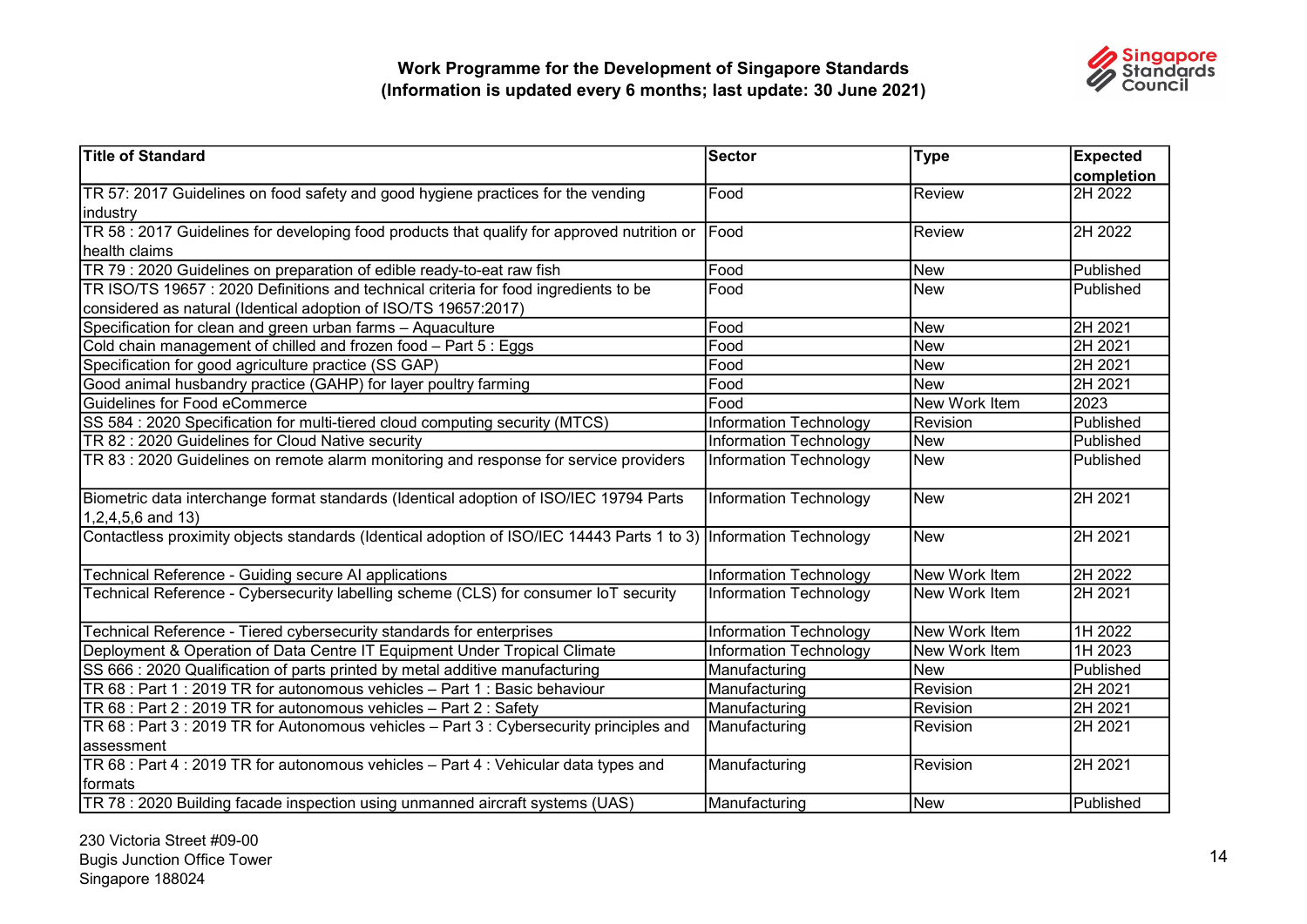

| <b>Title of Standard</b>                                                                                                                                                 | Sector           | <b>Type</b>          | <b>Expected</b>  |
|--------------------------------------------------------------------------------------------------------------------------------------------------------------------------|------------------|----------------------|------------------|
|                                                                                                                                                                          |                  |                      | completion       |
| TR 87 : 2021 Safety of additive manufacturing facilities                                                                                                                 | Manufacturing    | <b>New</b>           | Published        |
| Design guidelines for additive manufactured parts                                                                                                                        | Manufacturing    | <b>New Work Item</b> | 2H 2021          |
| Technical Reference — Guidelines on airworthiness of unmanned aerial systems (UAS)                                                                                       | Manufacturing    | <b>New</b>           | 2H 2021          |
| Technical Reference — Data interchange between robots, lifts and automated doorways                                                                                      | Manufacturing    | <b>New</b>           | 2H 2021          |
| Specification for quality management and application of artificial intelligence on building                                                                              | Manufacturing    | New Work Item        | 2H 2021          |
| facade inspection using unmanned aircraft systems.                                                                                                                       |                  |                      |                  |
| SS 176 : 1996 Portable aluminium ladder                                                                                                                                  | Quality & Safety | Withdrawal           | Completed        |
| SS 292: 1984 Safety nets for construction sites                                                                                                                          | Quality & Safety | Withdrawal           | Completed        |
| SS 400 : 1997 Specification for LP gas and non-refillable gas canisters for portable gas<br>cookers                                                                      | Quality & Safety | Revision             | 1H 2023<br>(tbc) |
| SS 401 : 1997 Specification for portable gas cookers - General specifications and test<br>methods                                                                        | Quality & Safety | Revision             | 1H 2023<br>(tbc) |
| SS 446 : 1998 Flowmeter regulators used on cylinders for welding, cutting and allied<br>processes - classification and specifications (identical adoption of ISO 7292)   | Quality & Safety | Withdrawal           | Completed        |
| SS 448 : Part 1 : 1998 Performance of draw-off taps with metal or plastic bodies for water<br>services - Part 1: Dimensional and design characteristics                  | Quality & Safety | Withdrawal           | 2H 2022          |
| SS 448 : Part 2 : 1998 Performance of draw-off taps with metal or plastic bodies for water<br>services - Part 2: Water tightness and pressure resistance characteristics | Quality & Safety | Withdrawal           | 2H 2022          |
| SS 448 : Part 3 : 1998 Performance of draw-off taps with metal or plastic bodies for water<br>services - Part 3: Hydraulic characteristics                               | Quality & Safety | Withdrawal           | 2H 2022          |
| SS 448 : Part 4 : 1998 Performance of draw-off taps with metal or plastic bodies for water<br>services - Part 4: Mechanical and endurance characteristics                | Quality & Safety | Withdrawal           | 2H 2022          |
| SS 448 : Part 5 : 1998 Performance of draw-off taps with metal or plastic bodies for water<br>services - Physio-chemical characteristics : Materials, coatings           | Quality & Safety | Withdrawal           | 2H 2022          |
| SS 485 : 2011 Specification for slip resistance classification of pedestrian surface<br>materials                                                                        | Quality & Safety | Revision             | 2H 2021<br>(tbc) |
| SS 495 : 2001 Specification for Impact attenuation of surface systems under and around<br>playground equipment                                                           | Quality & Safety | <b>Review</b>        | 2H 2022          |
| SS 536 : 2008 Code of practice for the safe use of mobile cranes                                                                                                         | Quality & Safety | Review               | 2H 2023          |
| SS 548 : 2009 Code of practice for selection, use and maintenance of respiratory<br>protective devices                                                                   | Quality & Safety | Revision             | 1H 2022          |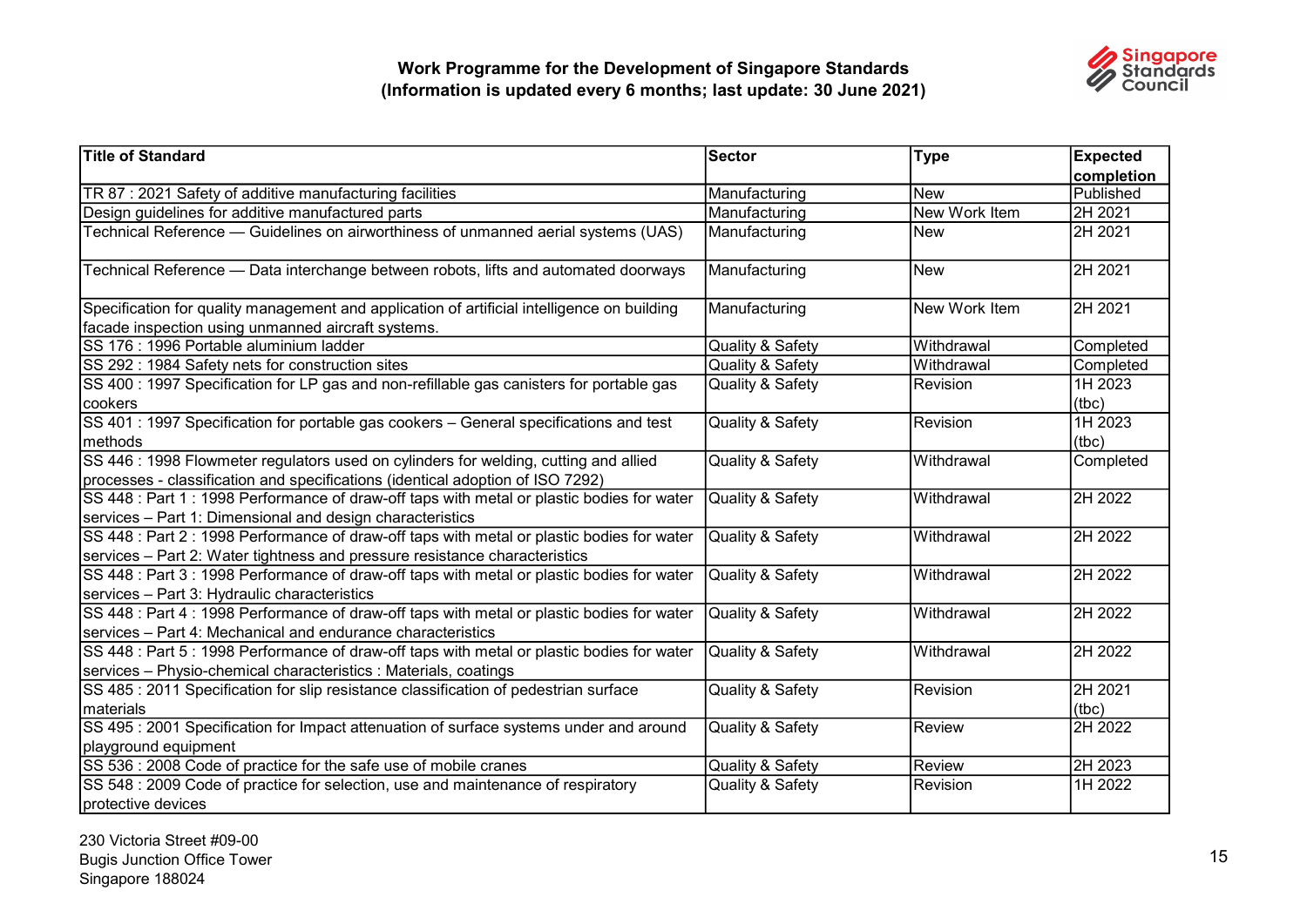

| <b>Title of Standard</b>                                                                   | Sector           | <b>Type</b>     | <b>Expected</b>  |
|--------------------------------------------------------------------------------------------|------------------|-----------------|------------------|
|                                                                                            |                  |                 | completion       |
| SS 559 : 2010 Code of practice for safe use of tower cranes                                | Quality & Safety | Revision        | 2H 2021          |
| SS 570 : 2011 Specification for personal protective equipment for protection against falls | Quality & Safety | Review          | 2H 2022          |
| ∣from a height                                                                             |                  |                 |                  |
| SS 657 : 2020 Code of practice for workplace noise control                                 | Quality & Safety | Revision        | Published        |
| SS 658 : 2020 Code of practice for design, operation, testing and maintenance of local     | Quality & Safety | <b>New</b>      | Published        |
| exhaust ventilation systems                                                                |                  |                 |                  |
| SS 659 : 2020 Code of practice for scaffolds                                               | Quality & Safety | Revision        | Published        |
| SS 662 : 2020 Code of practice for automotive workshops                                    | Quality & Safety | <b>New</b>      | Published        |
| SS 663 : 2020 Code of practice for safe loading on vehicles (Revision and re-designation   | Quality & Safety | Revision        | Published        |
| of CP 30 : 1985)                                                                           |                  |                 |                  |
| SS 671 : 2021 Specification for performance of self-closing delayed-action and sensor      | Quality & Safety | <b>New</b>      | Published        |
| taps for water services                                                                    |                  |                 |                  |
| SS ISO 22301 : 2020 Security and resilience - Business continuity management systems       | Quality & Safety | Revision        | <b>Published</b> |
| Requirements (Revision of SS ISO 22301 : 2012) (Identical adoption of ISO 22301:2019)      |                  |                 |                  |
|                                                                                            |                  |                 |                  |
| SS ISO 22313 : 2020 Security and resilience - Business continuity management systems       | Quality & Safety | Revision        | Published        |
| - Guidance on the use of ISO 22301 (Revision of SS ISO 22313 : 2012) (Identical            |                  |                 |                  |
| adoption of ISO 22313:2020)                                                                |                  |                 |                  |
| SS ISO 55002: 2016 Asset management - Management systems - Guidelines for                  | Quality & Safety | <b>Revision</b> | 2H 2021          |
| the application of ISO 55001 (Identical adoption of ISO 55002: 2018)                       |                  |                 | (tbc)            |
| CP 21: 1981 (1986) Code of practice for safeguarding of mechanical power presses           | Quality & Safety | Withdrawal      | Completed        |
| (Replaced by SS 537 : Part 1 : 2008)                                                       |                  |                 |                  |
| CP 28 : 1984 (1999) Code of practice for the construction, care and safe use of shears     | Quality & Safety | Withdrawal      | Completed        |
| (Replaced by SS 537: Part 1: 2008)                                                         |                  |                 |                  |
| TR 43 : 2015 Management consultants                                                        | Quality & Safety | Revision        | 1H 2022          |
| Code of practice for shore-based mooring and unmooring activities                          | Quality & Safety | New Work Item   | 2H 2022          |
| Domestic gas cooker system with elbow joints using liquefied petroleum gas (LPG)           | Quality & Safety | New Work Item   | 1H 2022          |
| Specification for ammonia refrigeration system in food businesses                          | Quality & Safety | New Work Item   | 2H 2021          |
| Part 1: Design, installation and commissioning                                             |                  |                 |                  |
| Specification for ammonia refrigeration system in food businesses                          | Quality & Safety | New Work Item   | 2H 2021          |
| Part 2: Operation, inspection, servicing and maintenance                                   |                  |                 |                  |
| Specification for ammonia refrigeration system in food businesses                          | Quality & Safety | New Work Item   | 2H 2021          |
| Part 3: Emergency response plan and recovery process                                       |                  |                 |                  |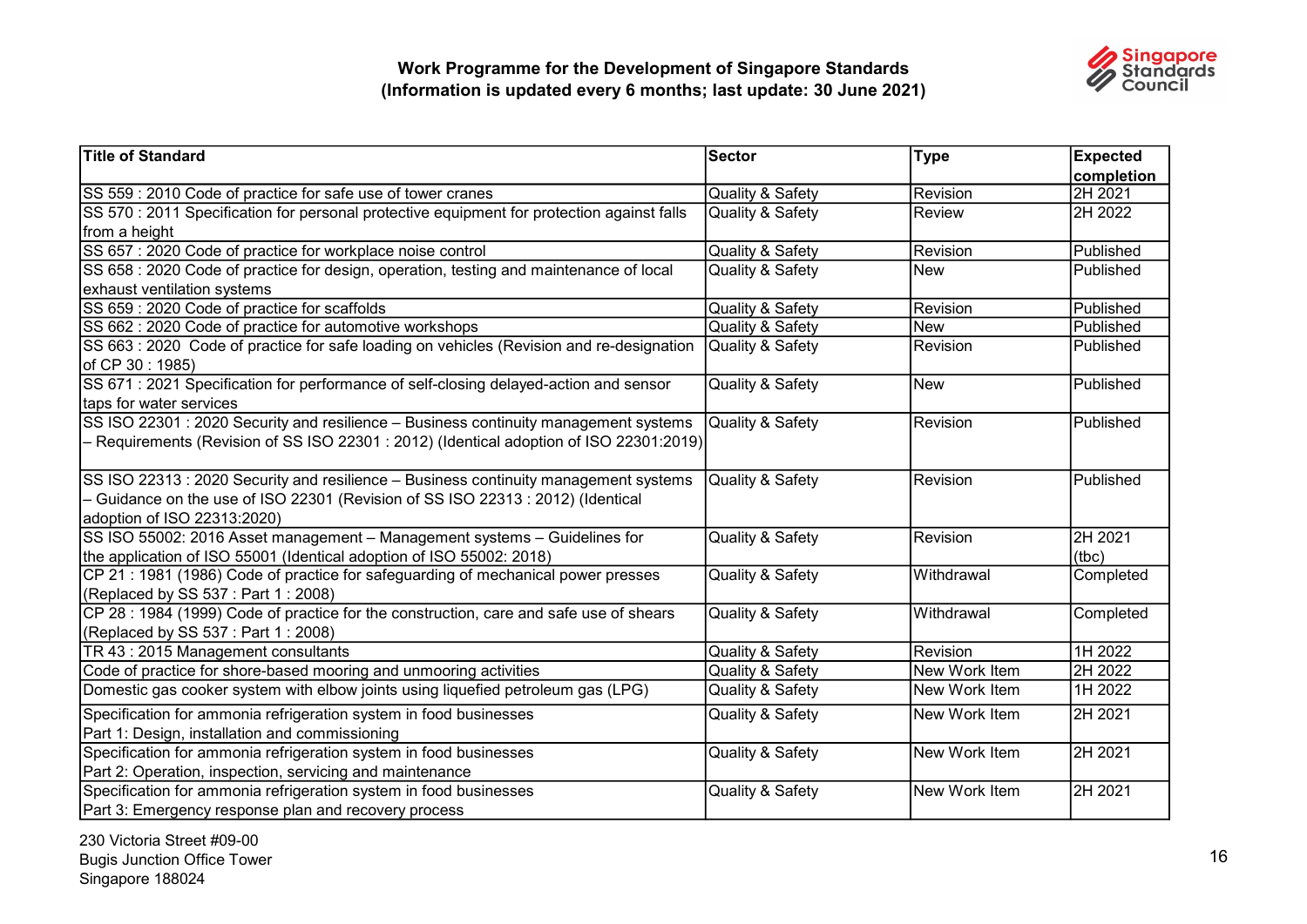![](_page_16_Picture_1.jpeg)

| <b>Title of Standard</b>                                                                                        | Sector                          | <b>Type</b>    | <b>Expected</b> |
|-----------------------------------------------------------------------------------------------------------------|---------------------------------|----------------|-----------------|
|                                                                                                                 |                                 |                | completion      |
| Code of practice for open water sport safety                                                                    | Quality & Safety                | New Work Item  | 1H 2023         |
|                                                                                                                 |                                 |                | (tbc)           |
| Asset management — Guidance on the alignment of financial and non-financial functions                           | Quality & Safety                | lNew Work Item | 2H 2021         |
| in asset management (Identical adoption of ISO/TS 55010:2019)                                                   |                                 |                | (tbc)           |
| TR 76 : 2020 Guidelines for electronic commerce transactions                                                    | <b>Services</b>                 | <b>New</b>     | Published       |
| TR 84 : 2021 Safe event management for the MICE and events Industry                                             | Services                        | <b>New</b>     | Published       |
| Geragogy guidelines on training senior learners                                                                 | Services                        | New Work Item  | 2023            |
| TR 39 : 2015 Freight container equipment interchange receipt                                                    | <b>Trade &amp; Connectivity</b> | IReview        | To be           |
|                                                                                                                 |                                 |                | confirmed       |
| TR 53 : 2016 Container depot operations                                                                         | <b>Trade &amp; Connectivity</b> | <b>Review</b>  | 1H 2022         |
| TR 81 : 2020 Terminology and abbreviations for the permanent way                                                | <b>Trade &amp; Connectivity</b> | <b>New</b>     | Published       |
| TR 85 : 2021 Maintenance regime for the Permanent Way                                                           | <b>Trade &amp; Connectivity</b> | <b>New</b>     | Published       |
| TR 86 : 2021 Terminology for asset management of rail network assets                                            | <b>Trade &amp; Connectivity</b> | New            | Under           |
|                                                                                                                 |                                 |                | publication     |
| Technical Reference - Specifications for maintenance process modification in rapid transit Trade & Connectivity |                                 | New Work Item  | 2H 2021         |
| system                                                                                                          |                                 |                |                 |
| Technical Reference - Maintenance of vehicle gauges specifications in railway                                   | Trade & Connectivity            | <b>New</b>     | 1H 2021         |
| Technical Reference - Specification of key performance indicators for asset management                          | Trade & Connectivity            | New Work Item  | 1H 2021         |
| in the Singapore railway industry                                                                               |                                 |                |                 |
| Technical Reference - Safety performance and benchmarking in a rapid transit system                             | <b>Trade &amp; Connectivity</b> | New Work Item  | 1H 2021         |
|                                                                                                                 |                                 |                |                 |
| Technical Reference - Safety management system in a rapid transit system                                        | <b>Trade &amp; Connectivity</b> | New Work Item  | 2H 2021         |
| Technical Reference – Specifications for system and software modification in rapid transit                      | <b>Trade &amp; Connectivity</b> | New Work Item  | 2H 2021         |
| system                                                                                                          |                                 |                |                 |
| Technical Reference - Mass Rapid Transit (MRT) operations - Guide for platform screen                           | <b>Trade &amp; Connectivity</b> | New Work Item  | 2H 2021         |
| doors                                                                                                           |                                 |                |                 |
| Technical Reference - Mass rapid transit and light rail transit operations - guide for                          | <b>Trade &amp; Connectivity</b> | New Work Item  | 2H 2021         |
| passenger lifts in stations                                                                                     |                                 |                |                 |
| Technical Reference - Safety standard for the use of autonomous mobile robots (AMRs)                            | Trade & Connectivity            | New Work Item  | 2H 2021         |
| in warehouses                                                                                                   |                                 |                |                 |
| Technical Reference - Asset condition assessment approach in the Singapore railway                              | <b>Trade &amp; Connectivity</b> | New Work Item  | 2H 2021         |
| industry - Permanent Way                                                                                        |                                 |                |                 |